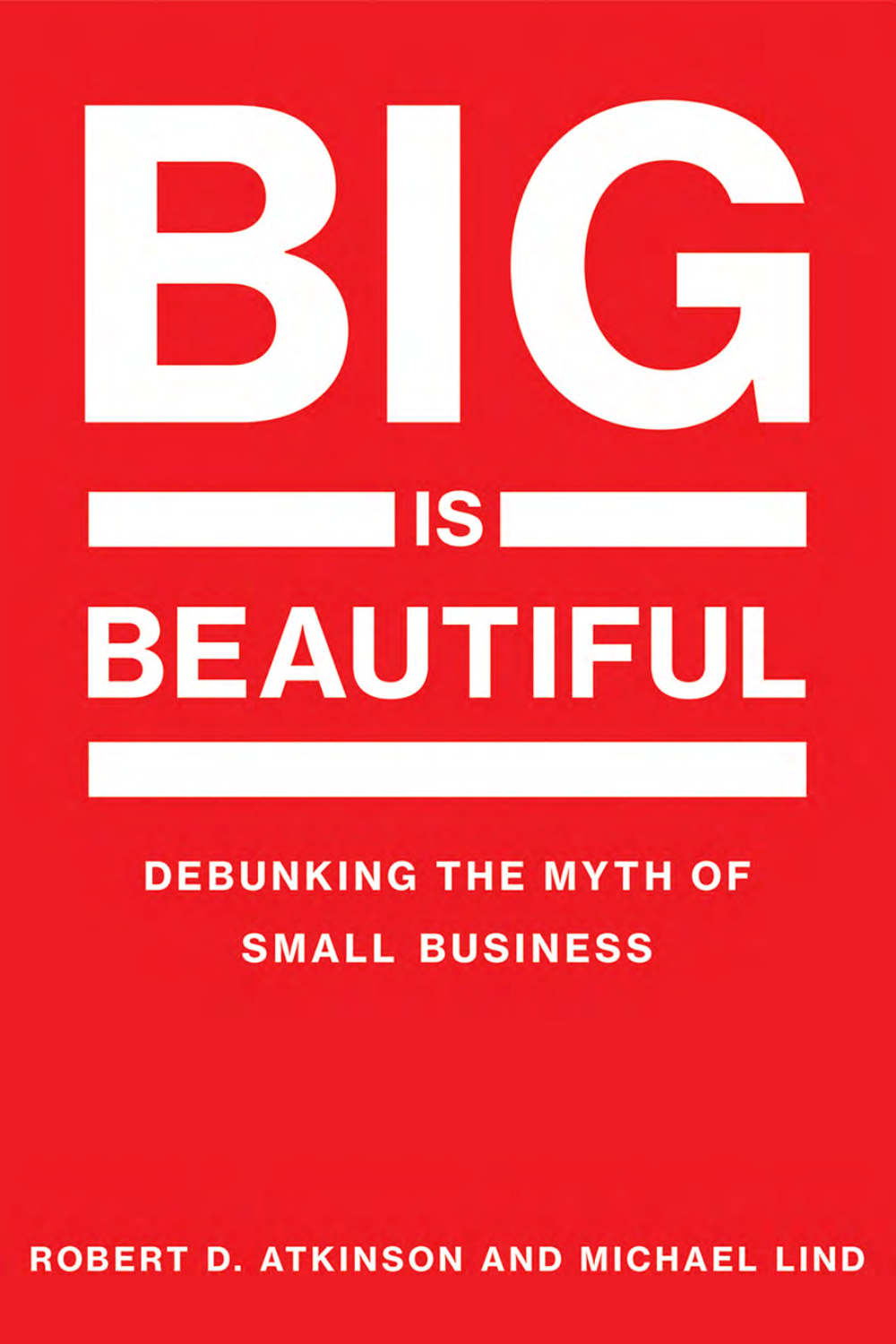# **Big Is Beautiful**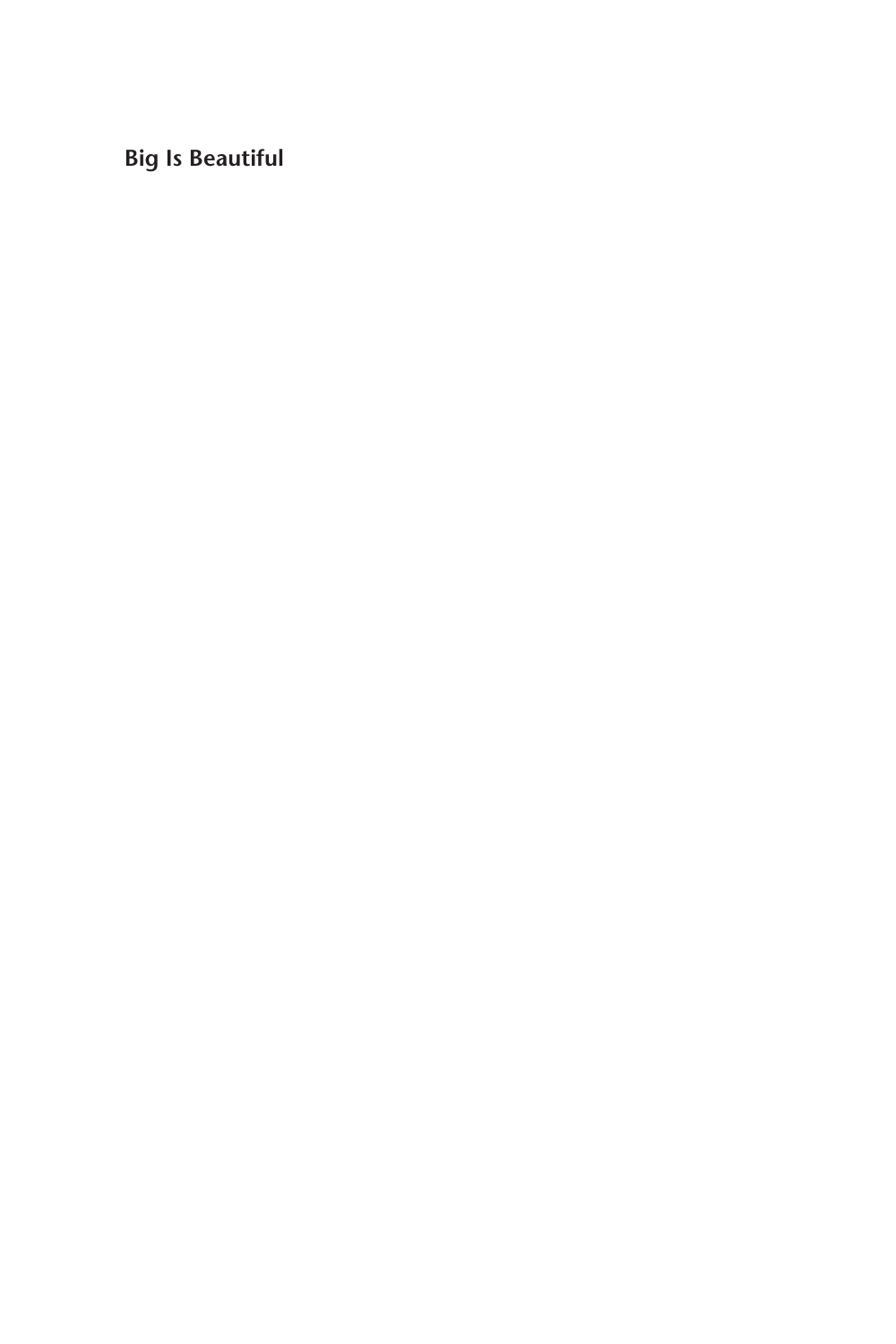**Big Is Beautiful**

**Debunking the Myth of Small Business**

**Robert D. Atkinson and Michael Lind**

**The MIT Press Cambridge, Massachusetts London, England**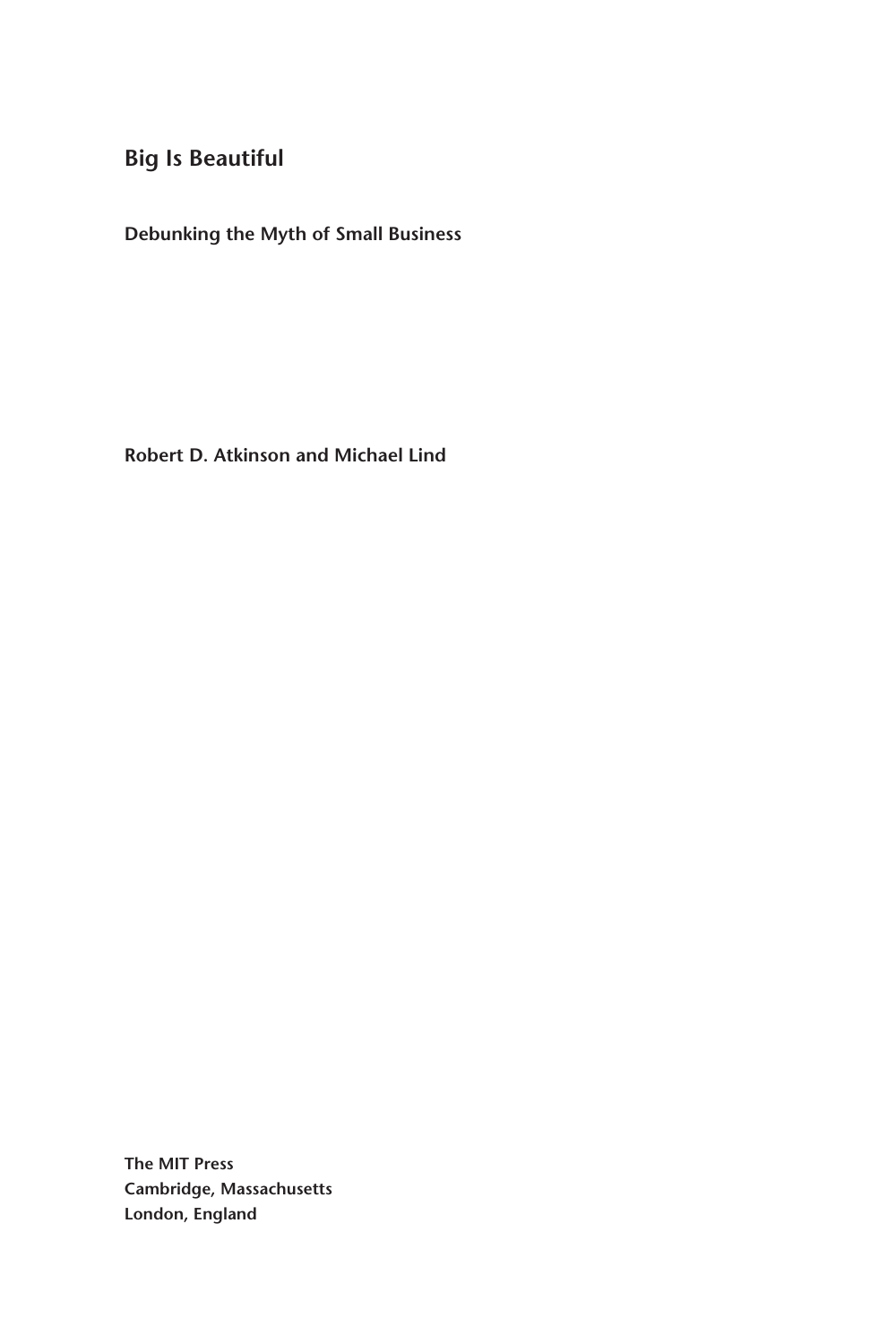© 2018 Massachusetts Institute of Technology

All rights reserved. No part of this book may be reproduced in any form by any electronic or mechanical means (including photocopying, recording, or information storage and retrieval) without permission in writing from the publisher.

This book was set in ITC Stone Sans Std and ITC Stone Serif Std by Toppan Best-set Premedia Limited. Printed and bound in the United States of America.

Library of Congress Cataloging-in-Publication Data is available.

ISBN: 978-0-262-03770-9

10 9 8 7 6 5 4 3 2 1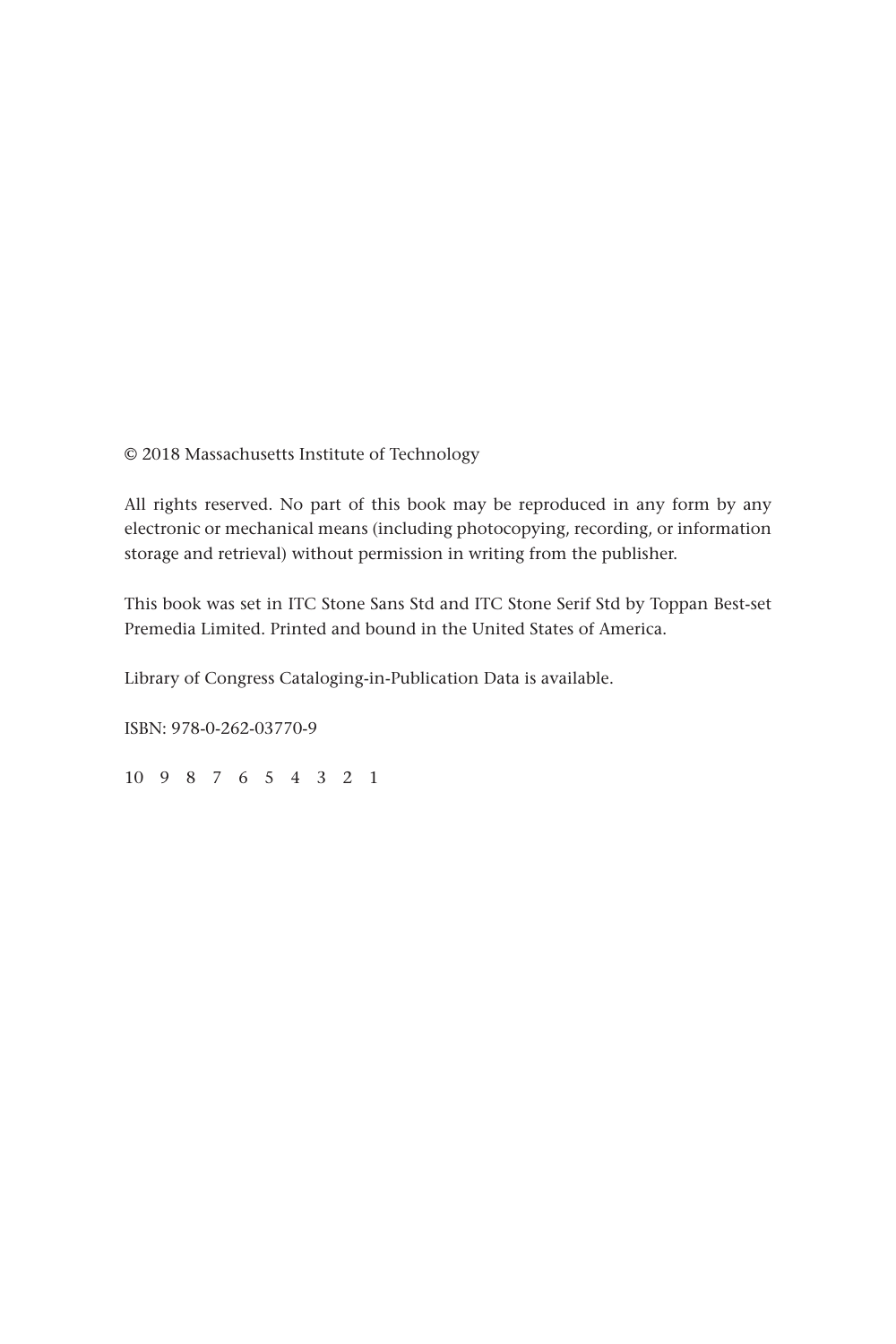# **Contents**

Preface [vii](#page-5-0) Acknowledgments [xi](#page-8-0)

#### **Part I: History and Present Trends**

- **1 Belittled: How Small Became Beautiful [3](#page-10-0)**
- **2 Why Business Got Big: A Brief History 19**
- **3 Understanding US Firm Size and Dynamics 37**

**Part II: The Advantages of Size**

- **4 The Bigger the Better: The Economics of Firm Size 63**
- **5 Small Business Job Creation: Myth Versus Reality 81**
- **6 The Myth of the Genius in the Garage: Big Innovation 95**
- **7 Small Business in a Big World 117**

**Part III: Politics and Policy**

- **8 A Republic, If You Can Keep It: Big Business and Democracy 135**
- **9 The Strange Career of Antitrust 155**
- **10 Brandeis Is Back: The Fall and Rise of the Antimonopoly Tradition 177**
- **11 Has Big Business Gotten Too Big? 199**
- **12 Small Business Cronyism: Policies Favoring Small Business 221**
- **13 Living with Giants 241**

Notes 269 Index 335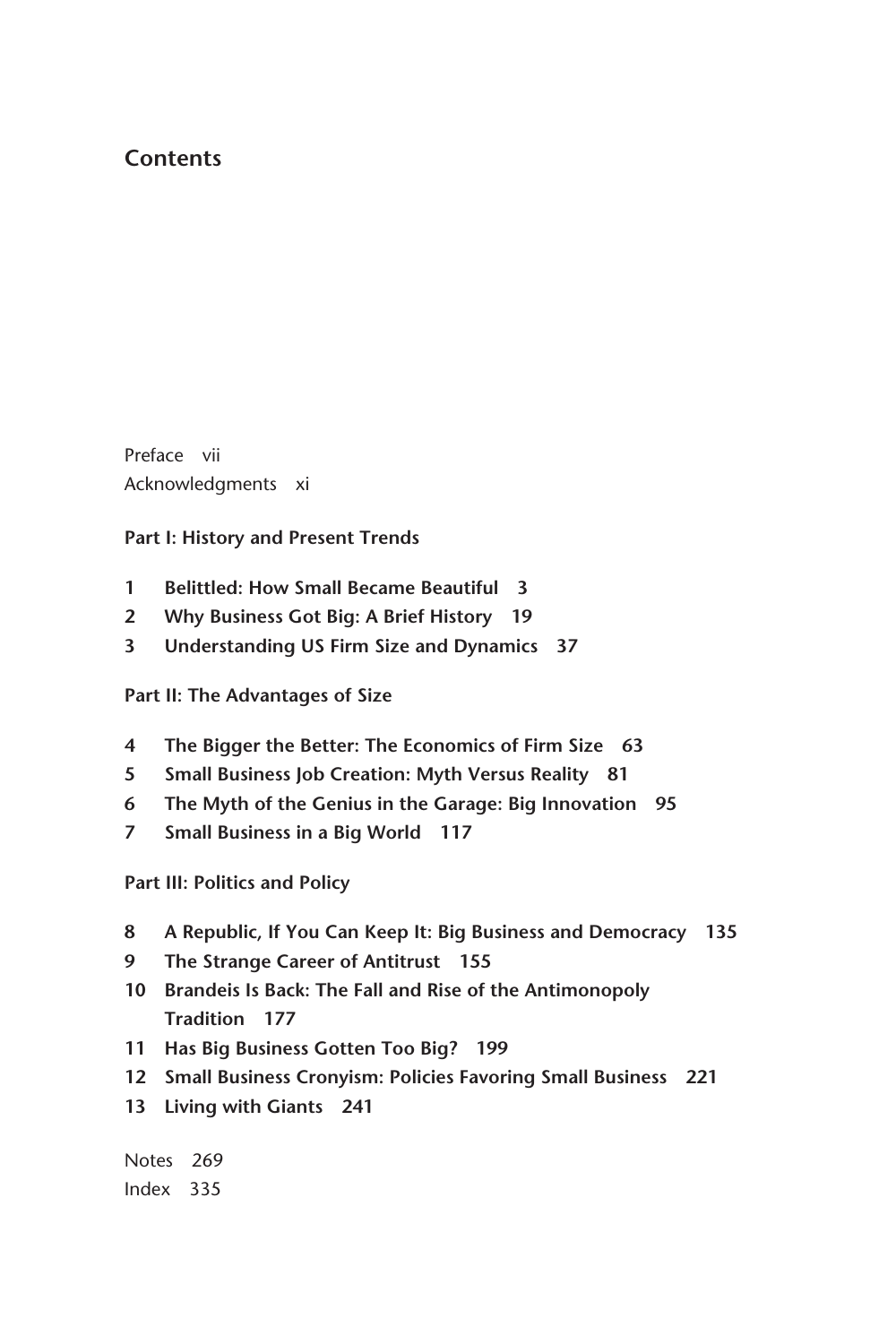## <span id="page-5-0"></span>**Preface**

Small business is the basis of American prosperity. Small businesses are overwhelmingly responsible for job creation and innovation. In addition, small businesses are more productive than big companies. As they power the American economy, small business owners are the basis of democracy in America, whose health depends on the existence of a large and growing number of self-employed citizens. Yet Washington, controlled by big business and engaged in "crony capitalism," systemically discriminates against small businesses.

Every word in the previous paragraph is false or misleading. Small businesses create many jobs but they also destroy many jobs because most small businesses fail. Virtually all big firms are more productive than small ones that is why they got big and that is why they pay their workers more. Only one particular kind of small firm contributes to technological innovation, the technology-based startup, and its success depends on scaling up, either on its own or in affiliation with large corporations, which are themselves extremely innovative because they can marshal the resources needed to invest in innovation.

Nor is it true that democracy and liberty in the United States depend on maximizing the number of Americans who are self-employed. In the United States as in other nations, economic development is marked by the replacement of self-employed farmers and peddlers and artisans by a majority of citizens who work for medium-sized to large firms. Civil rights and voting rights and freedom of expression are far safer in today's American economy with its many big corporations than they were in the agrarian America of the past, when a small-proprietor majority coexisted with slavery, segregation, and the denial of rights to women and sexual minorities.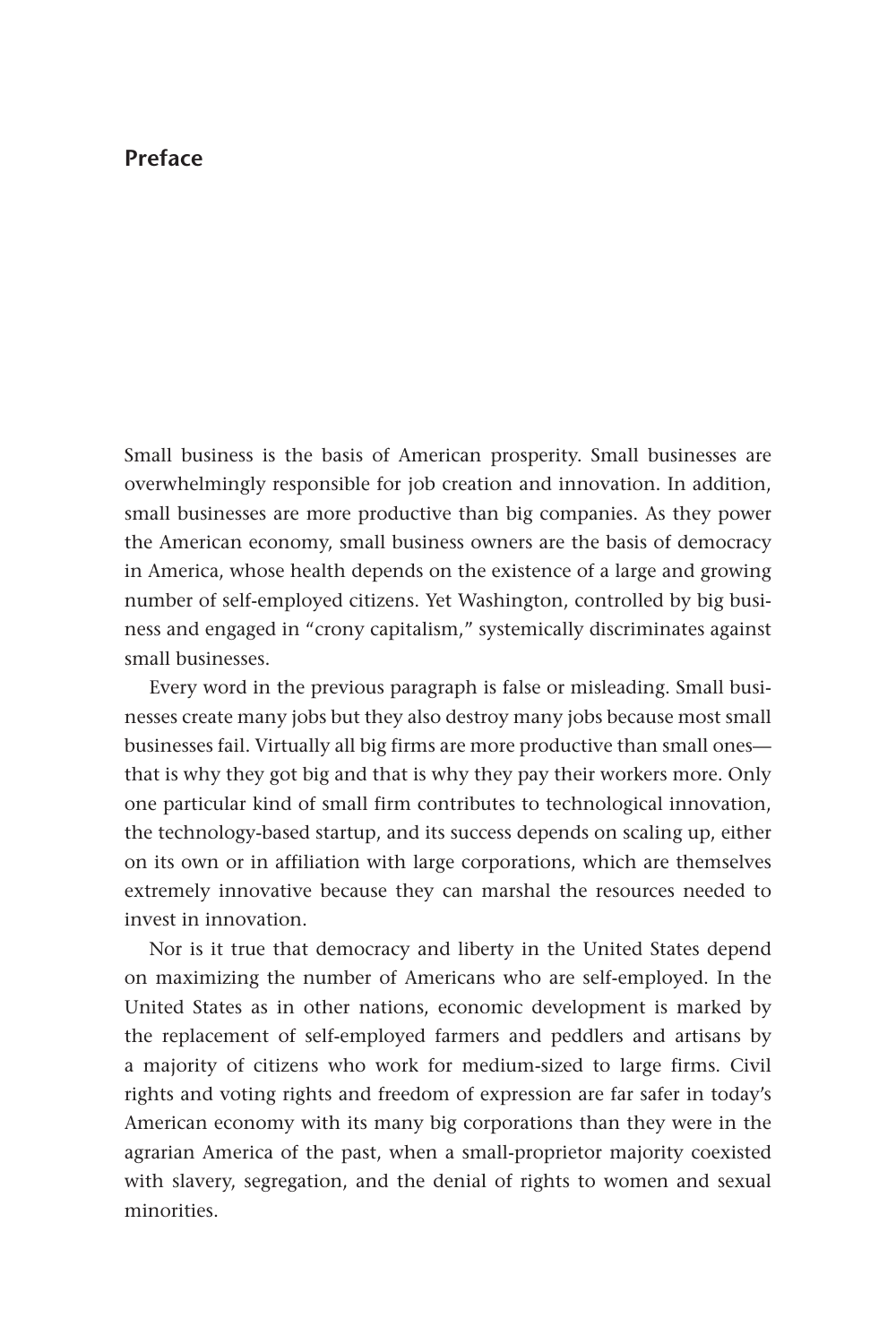All of this is demonstrably true—and we have written this book to demonstrate it. Why, then, is small business the most sacred of sacred cows in the United States, and other nations as well?

The cult of small business in America can be attributed to two schools of thought—producer republicanism and market fundamentalism. Producer republicanism, which holds that a republic must rest on a majority of self-employed small farmers and small business owners, is a relic of the Jeffersonian agrarian republicanism of the preindustrial era. Producer republicanism has been anachronistic for more than a century, although it enjoys periodic short-lived revivals and is enjoying one at present among progressives.

The small business cult is also reinforced by market fundamentalism. Market fundamentalism assumes that all markets are naturally competitive markets atomized among many small firms, in which competition, in the absence of government favoritism or business cheating, would soon whittle down any firm that temporarily got bigger than the rest. This is a good description of firms in technologically stagnant, labor-intensive sectors of the economy, such as local shoe repair companies. But it ignores the centrality in modern advanced economies of such sectors as manufacturing, transportation and infrastructure, and high-tech retail, which are characterized by economies of scope and scale. In these industries, the supposed "laws" that students learn in Econ 101 do not apply: monopoly can be efficient and rivalry among a few big oligopolistic firms can drive innovation.

These are the themes we develop in *Big Is Beautiful.* Following a discussion of the small-is-beautiful rhetoric in chapter 1, in chapters 2 through 7 we detail the advantages of scale that have led businesses in America to become big and continue to get even bigger.

In the second half of the book, chapters 8 through 13, we turn to the politics and policy of business. Political corruption is a genuine problem, but public policy is warped as much or more by small business pressure groups as by large firms. We argue that from the nineteenth century to the twenty-first, American antitrust or competition policy has been warped by a harmful bias against big firms as such. While using antitrust legislation to assault many firms guilty only of the crime of success, the US government, motivated by a confused mix of populist and free market ideology, has showered favors on small firms, the greatest beneficiaries of so-called crony capitalism.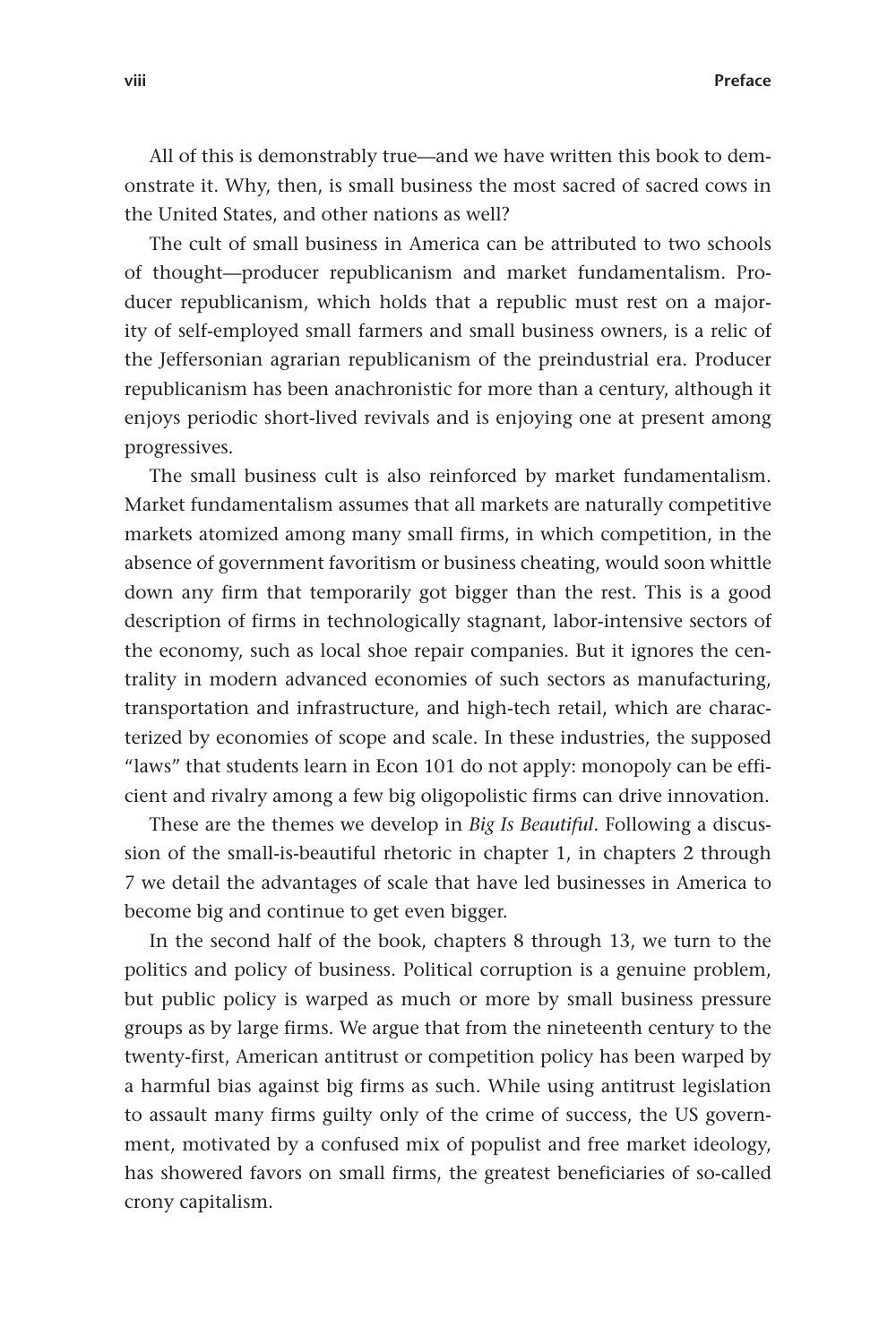**Preface ix**

We conclude by calling for size neutrality in government policies toward business—including in taxation, financing and subsidies, procurement, and regulation—combined with a focus on new high-growth business, not small business, that is, on dynamic startups that can transform the economy, not on small businesses whose owners do not engage in innovation and do not seek growth.

Our motive in writing *Big Is Beautiful* is not hostility toward small firms, some of which have vital functions to play in a dynamic economy that includes firms of all sizes as well as nonprofit research institutions and growth-promoting government agencies. Our intervention in this debate is motivated by our conviction that boosting America's economy-wide productivity makes all other public policies easier to achieve. The best way to boost productivity is to remove obstacles to the replacement of smallscale, labor-intensive, technologically stagnant mom-and-pop firms with dynamic, capital-intensive, technology-based businesses, which tend to be fewer and bigger. The current "small is beautiful" belief, held by both sides of the political aisle, represents a major barrier to that necessary and beneficial reallocation. But doing so will require debunking the small-is-beautiful myth while at the same time working to restore the reputation of large firms as engines of progress and prosperity.

The eighteenth-century writer Jonathan Swift said that "whoever could make two ears of corn, or two blades of grass, to grow upon a spot of ground where only one grew before, would deserve better of mankind, and do more essential service to his country, than the whole race of politicians put together." We should not let nostalgia for the village life and small-scale economies of an idealized past blind us to the benefits of the kinds of businesses that are most likely to make two ears of corn or blades of grass grow where only one grew before.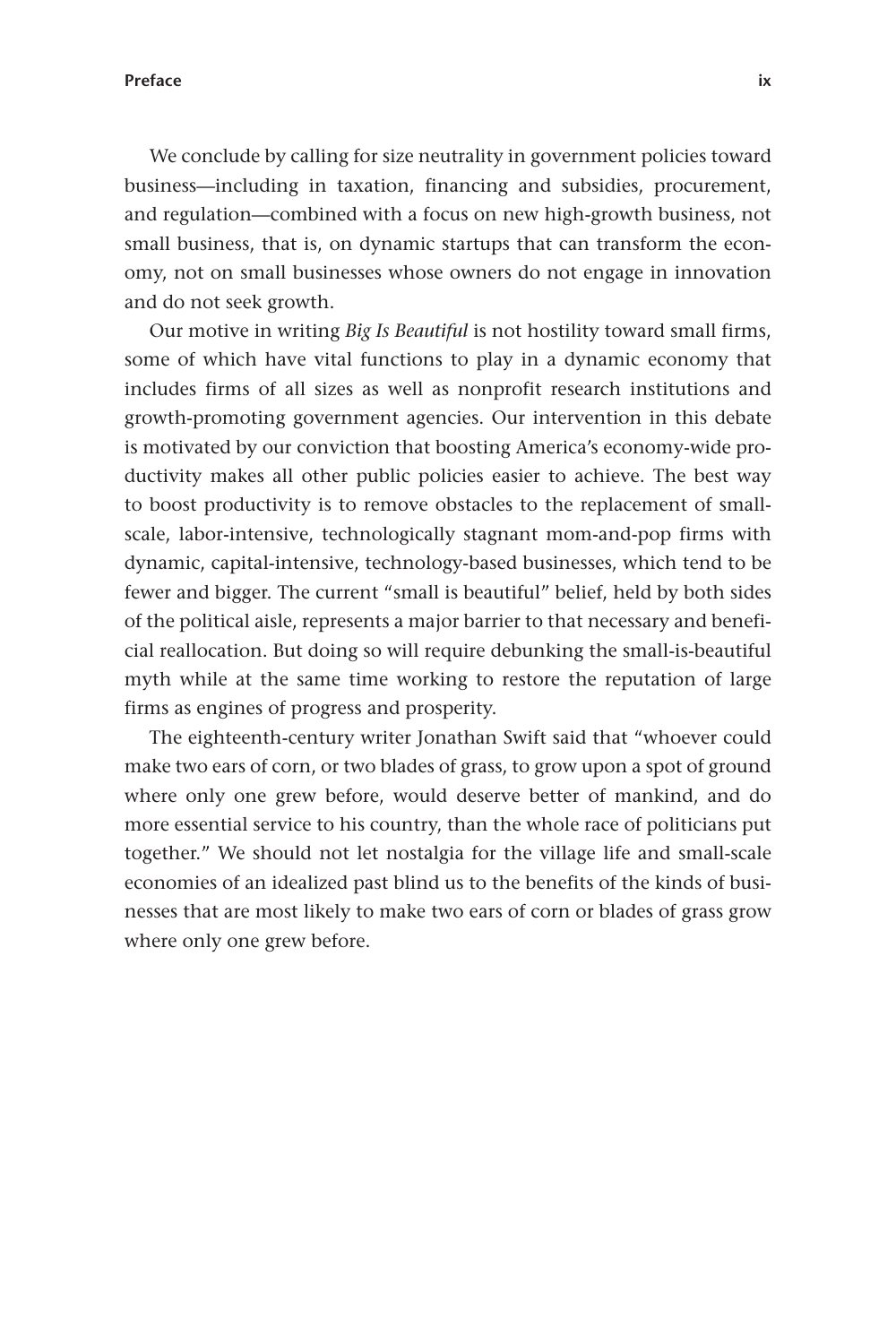## <span id="page-8-0"></span>**Acknowledgments**

We thank the Smith Richardson Foundation for the financial support that made the research and writing of this book possible. In addition, we would like to express our appreciation for the helpful comments of the three anonymous reviewers in the Smith Richardson review process and the three anonymous reviewers in the MIT review process.

Rob Atkinson thanks John Wu and Kaya Singleton for research and editorial assistance and his wife, Anne-Marie, daughter, Claire, and son, David, who patiently supported his writing efforts during family time.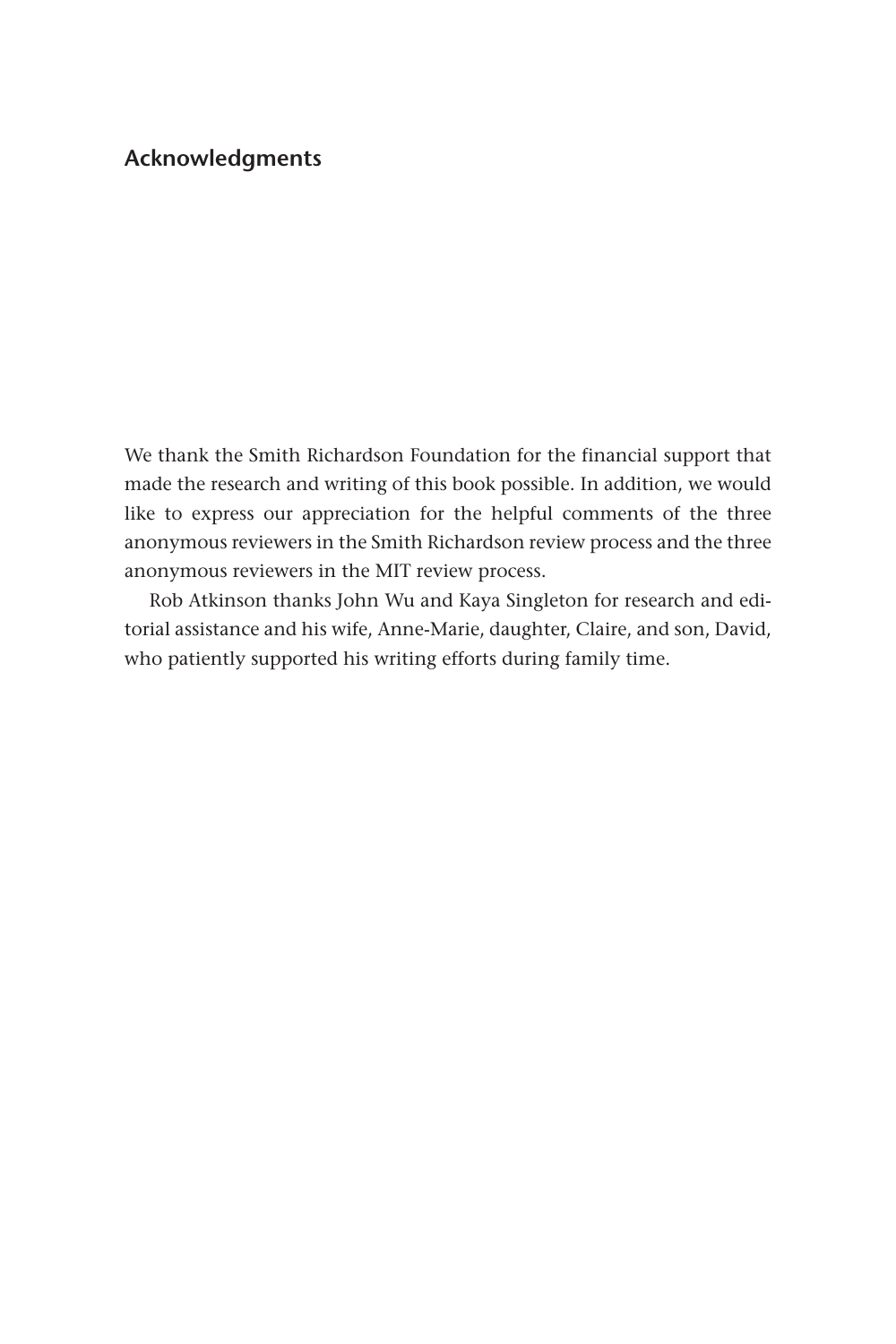# **I History and Present Trends**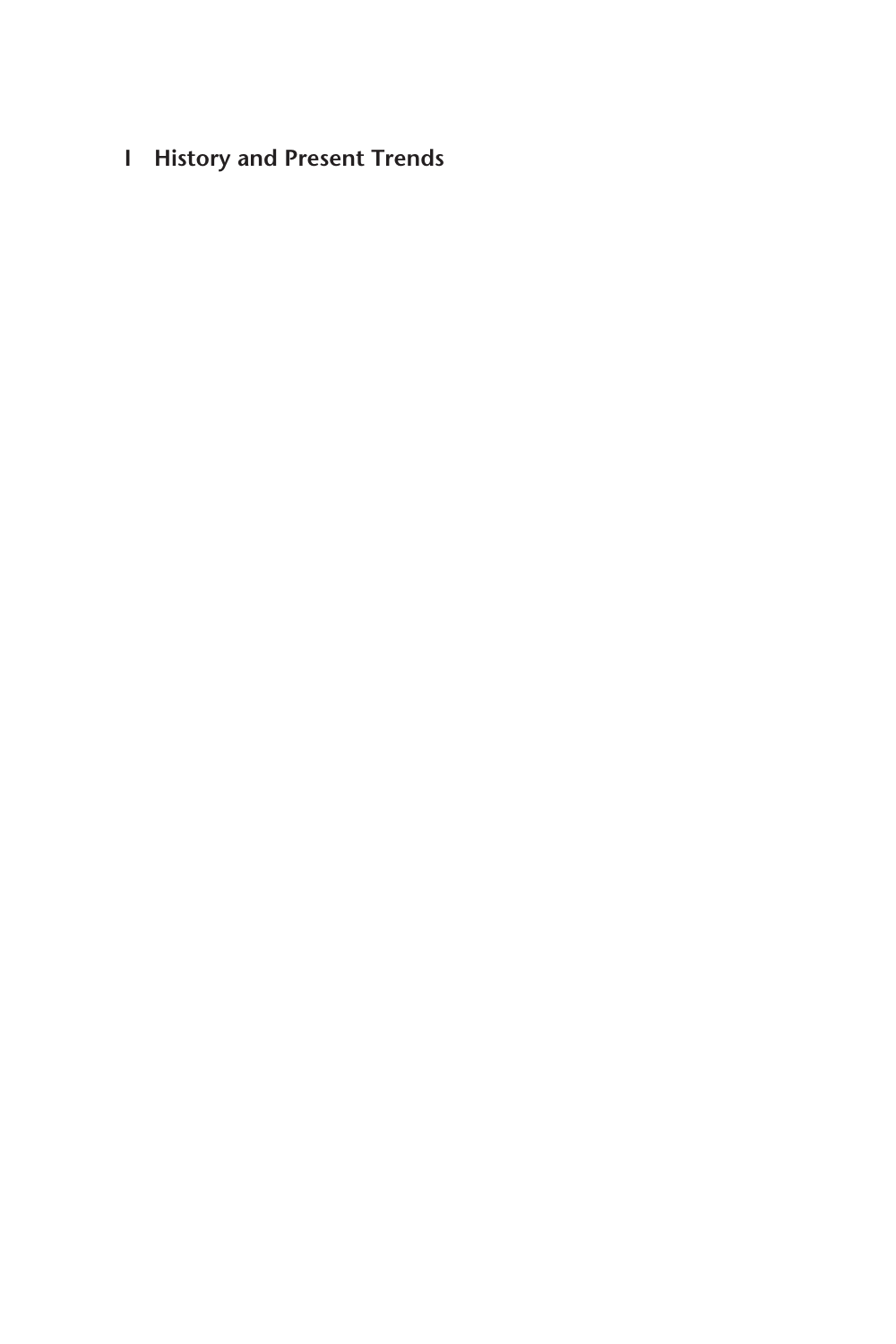#### <span id="page-10-0"></span>**1 Belittled: How Small Became Beautiful**

Small is beautiful. And big is bad. That is the consensus shared by Americans across the political spectrum, from the anticapitalist left to the libertarian right.

Support for small business is one thing all modern American presidents agree on. For Gerald Ford and Jimmy Carter, "Small business to each of us represents the very heart of economic opportunity in America and a linchpin of our social and economic cohesion."1 For Ronald Reagan, "The good health and strength of America's small businesses are a vital key in the health and strength of our economy ... indeed, small business is America."<sup>2</sup> George H. W. Bush had a plan "for what we can do for small business."<sup>3</sup> Bill Clinton agreed, asserting that "virtually all of the new jobs come from small business."<sup>4</sup> For George W. Bush, "It makes sense to have the small businesses at the cornerstone of a pro-growth economic policy."<sup>5</sup> President Obama declared that "small businesses are the backbone of our economy and the cornerstones of America's promise."6 And for Donald J. Trump, "The American dream is back. We're going to create an environment for small business like we haven't had in many, many decades!"<sup>7</sup>

Politicians spend much of their time ritualistically praising small business. Between 2010 and 2012, the phrase "small businesses" showed up in the *Congressional Record* more than 10,000 times.<sup>8</sup> The pollster Frank Luntz told National Public Radio, "I've tested 'small-business owner,' 'job creator,' 'innovator,' 'entrepreneur' and nothing tests better than 'small-business owner' because it represents all of those."9

The embrace of small business is bipartisan. The 2016 Republican Party platform proclaimed: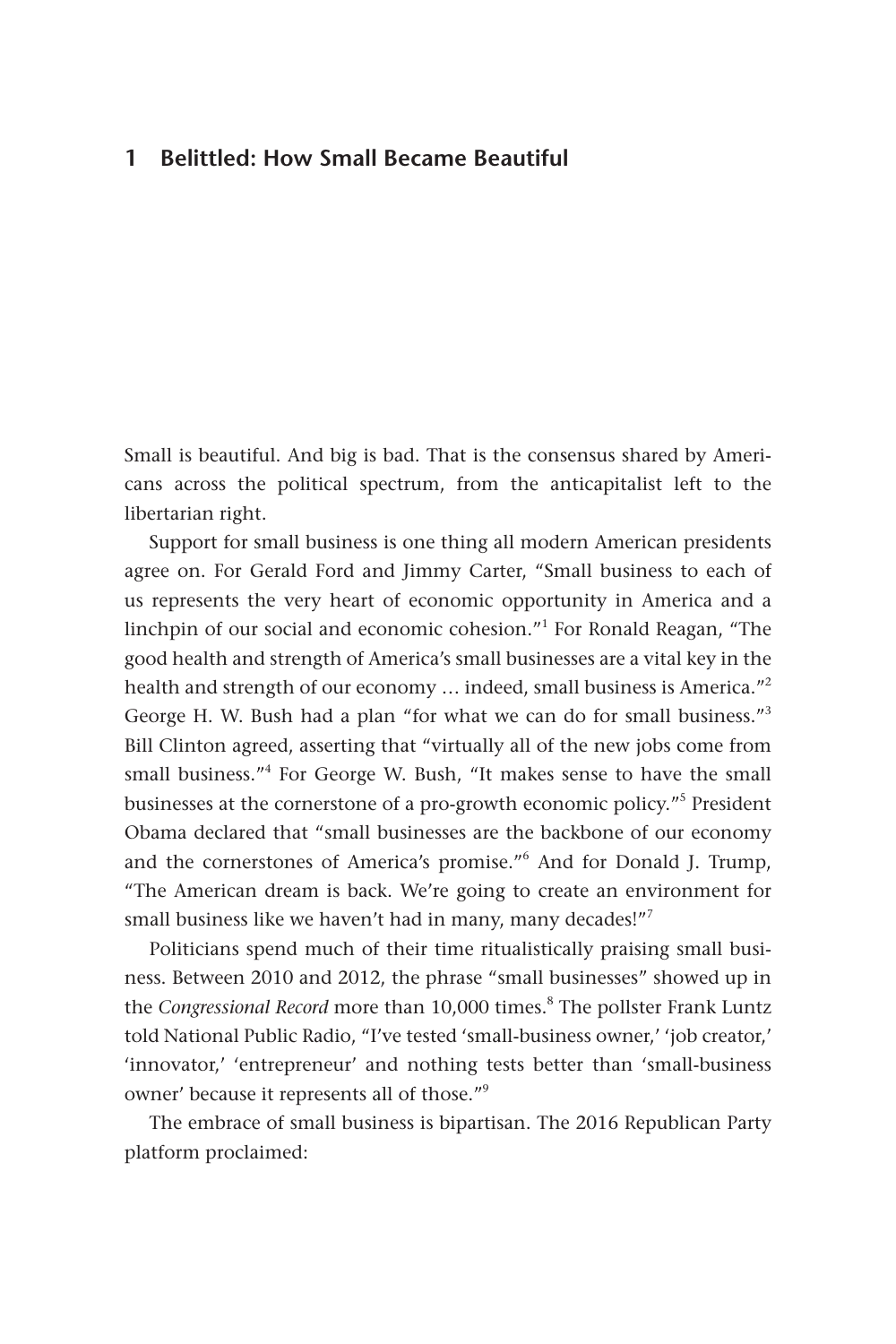A central reason why the 20th century came to be called the American Century was the ability of individuals to invent and create in a land of free markets. Back then they were called risk-takers, dreamers, and small business owners. Today they are the entrepreneurs, independent contractors, and small business men and women of our new economy.<sup>10</sup>

Not to be outdone, the 2016 Democratic Party platform stated, "Democrats also realize the critical importance of small businesses as engines of opportunity for women, people of color, tribes, and people in rural America, and will work to nurture entrepreneurship."<sup>11</sup>

As one book on small business notes, "Politicians love to love small business. The rhetoric is familiar: Small-business owners dare to dream, buck tradition, support their churches, defend freedom and possess faith, intellect, and daring. For politicians, praising small business is like kissing babies—and about as meaningful for those involved."12 This celebration of small business is not confined to America. Political leaders around the world sing the praises of small business. For example, the prime minister of Australia, Malcolm Turnbull, has said that small business is "the backbone of our nation's economy."13

If small is beautiful, big is ugly. Indeed, if you want to demonize something today, simply put the word "big" in front of it. In a Democratic presidential debate in 2007, John Edwards denounced "big tobacco, big pharmaceutical companies, big insurance companies, big broadcasters and big oil companies."14 "Big Pharma Is America's New Mafia," the *Daily Beast* headline screams, leading some to wonder, what exactly is "Small Pharma"?15 An apothecary grinding powders in a shop? Also, we suspect that the critics of "Big Oil" have other goals in mind than defending the interests of small oil-and-gas companies.

But it seems that any industry can now be afflicted with what Louis Brandeis called "the curse of bigness." Wal-Mart is "Big Box."16 Then there is the sinister "Big Beer." The *Los Angeles Times* tells us: "Venture offers craft breweries an alternative to 'selling out to Big Beer.'"17 Democratic senator Ed Markey decries "Big Broadband."18 "Big Tech," a collection of large Internet firms like Google, Facebook, and Microsoft, has, according to liberal scholar Robert Reich, become "way too powerful."19

The writer and activist Michael Pollan dismisses the benefits of low prices from "Big Food":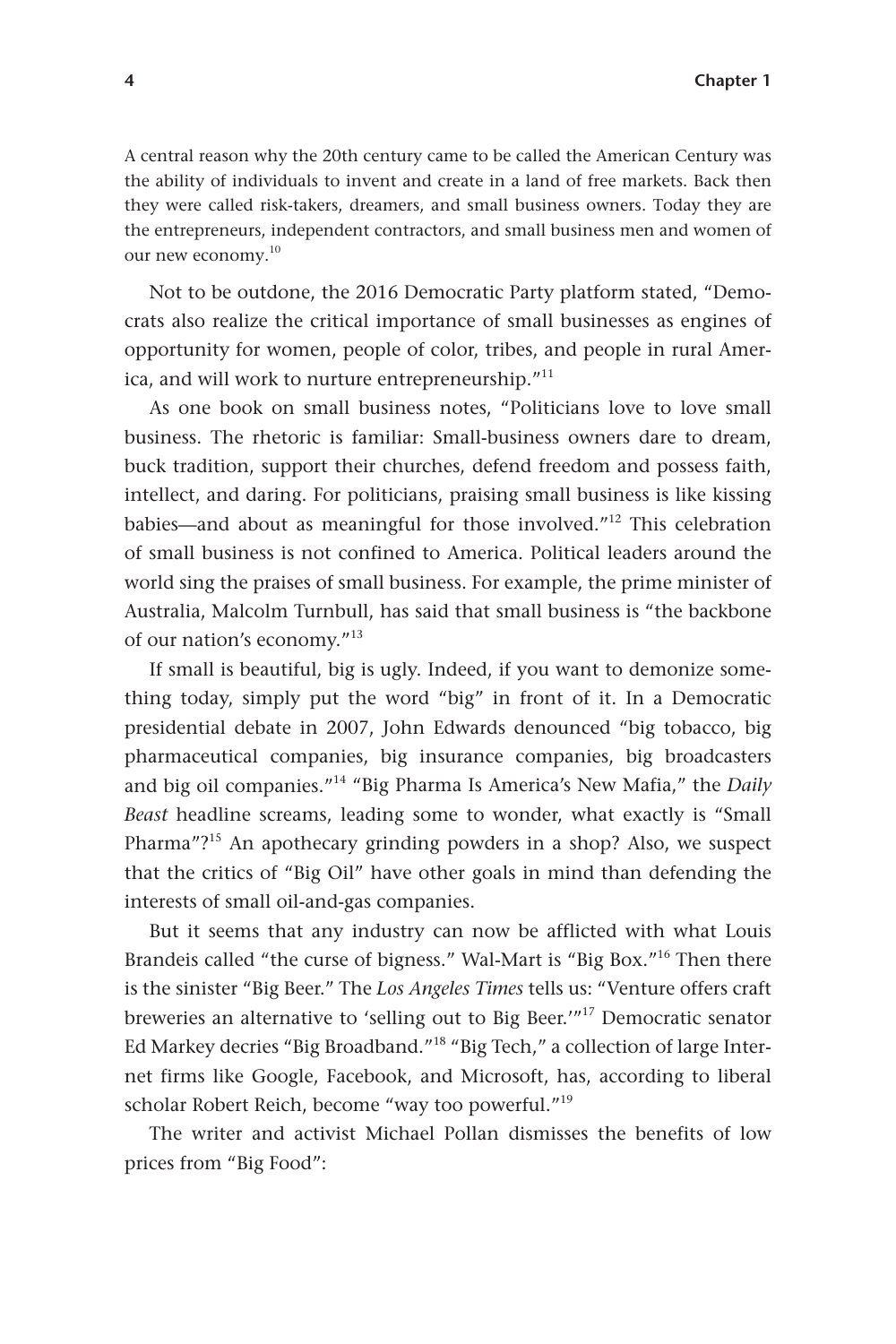The power of the food movement is the force of its ideas and the appeal of its aspirations—to build community, to reconnect us with nature and to nourish both our health and the health of the land. By comparison, what ideas does Big Food have? One, basically: If you leave us alone and pay no attention to how we do it, we can produce vast amounts of acceptable food incredibly cheaply.<sup>20</sup>

"This Is Why You Crave Beef: Inside Secrets of Big Meat's Billion-Dollar Ad and Lobbying Campaigns" is a headline from *Salon*. 21 Another magazine, *Vice*, denounces the "Big Chicken industry" (the companies are big, not the chickens). $^{22}$ 

Even nonprofit institutions can have the adjective "big" thrown at them by their critics. Large environmental organizations are described and denounced as "Big Green" both by conservatives and some progressives.<sup>23</sup> "Big Science is broken," declares *The Week*. <sup>24</sup> *LA Progressive* magazine even demonizes "Big Religion."25

If big business is bad, its alliance with big government is even worse. The conservative journalist Jonah Goldberg warns: "The bigger the business, the more reliable the partner for government."26 In 2012, Republican governor of Louisiana Bobby Jindal told Politico, "We've got to make sure that we are not the party of big business, big banks, big Wall Street bailouts, big corporate loopholes, big anything."27

Only about one in ten Americans are self-employed, a number that has been falling for more than a century, and only a fraction of that number employ other people. In other words, most Americans are wage earners who work for others, including the more than half the population that works for medium-sized and large corporations, government agencies, or nonprofits. And yet our political discourse stigmatizes the large and successful organizations that employ much of the American workforce and instead idealizes the self-employed small business owner. It is hardly surprising that a Gallup poll in 2005 showed that, given the choice, 57 percent of Americans would prefer starting their own business to working for others, compared to 40 percent who would prefer to be employed by others.<sup>28</sup> This is the case even though, as we discuss in chapter 4, the earnings and benefits of the selfemployed and those working for small business lag those of workers who are employed by large corporations.

Why is the gap between the reality and the reputation of big business so large? And why, as we detail in chapter 12, do governments fall over themselves to bestow favors on small businesses? One reason is politics. Former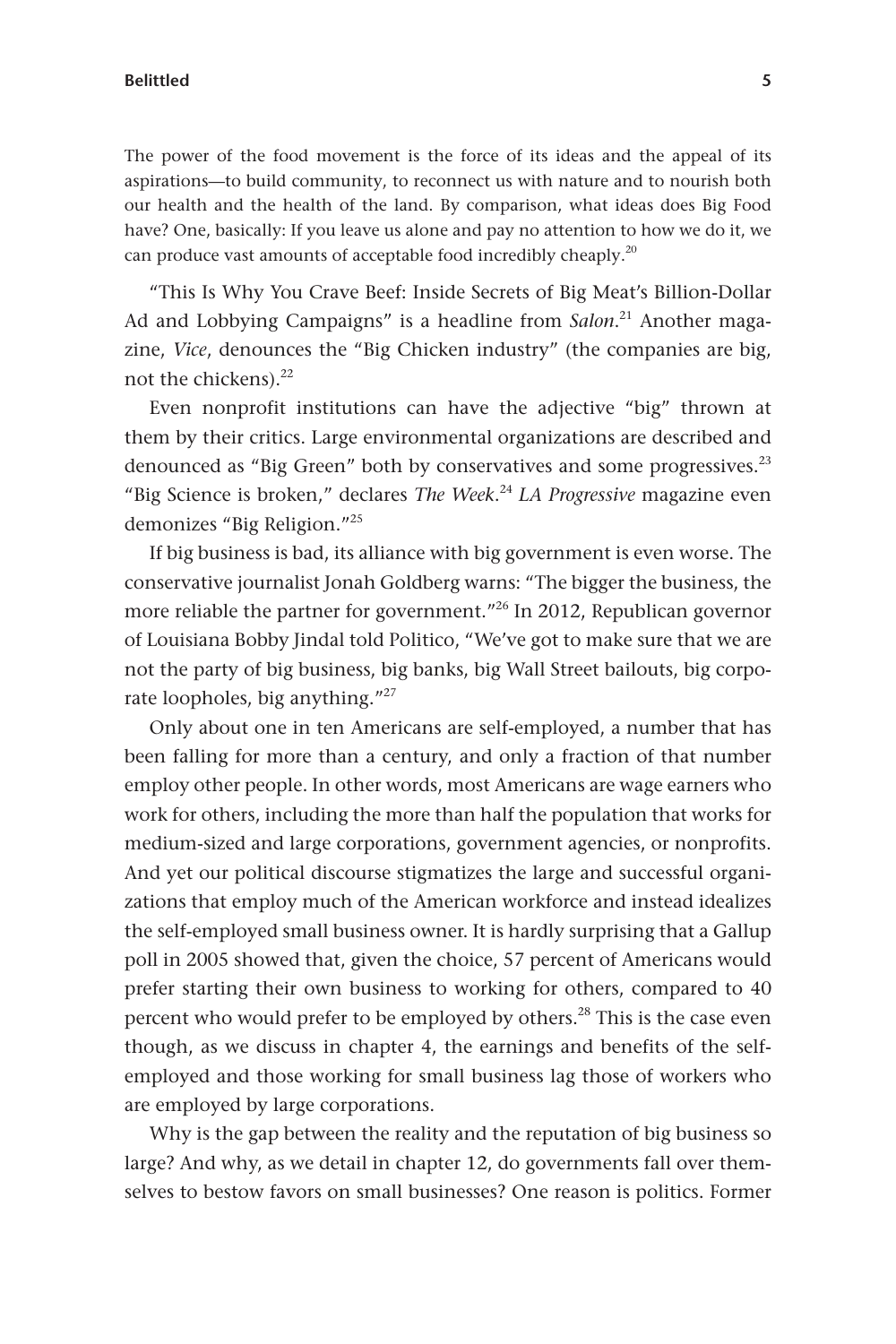House Speaker Tip O'Neil once said that all politics is local, and when it comes to local politics, small business outweighs big business because there are many more small firms than large firms in any congressional district. One student of small business writes: "As one lobbyist put it, 'Even though they're small, they're big in their local communities.'"<sup>29</sup> If you are a member of Congress advocating a more level playing field between big and small, you can be sure that when you go back to your district you will be hearing from local car dealers, accountants, real estate agents, restaurant owners, and all the other types of small business: "Why are you opposed to the hard-working small business owner?" Responding with the abstract argument that higher productivity is likely to result if the government does not pick winners based on size would only provoke the following retort from your opponent in the next election: "Congressman X wants big business to come in and destroy your jobs."

A second reason for the mystique of small business is ideology. In chapter 2 we show that there is a long tradition in the United States of seeing small business as aligned with the core values and traditions of the republic. A nation founded by overthrowing an oppressive king was not about to substitute one kind of undemocratic monarchical rule for a rule by big business.

This historical American tradition notwithstanding, big businesses enjoyed at least somewhat favorable views from World War II to the 1970s. As a new economy emerged after World War II, so too did a new organizational system. This became the era of the large organization—big corporations, big government, and big labor—all of which were governed by a new ethos of management. Activities that in the prior factory era were associated largely with individual proprietors or small firms now became the province of large national corporations. In the 1960s, John Kenneth Galbraith captured the change:

Seventy years ago the corporation was confined to those industries—railroading, steam boating, steel making, petroleum recovery and refining, some mining where, it seemed production had to be on a large scale. Now it also sells groceries, mills grain, publishes newspapers and provides public entertainment, all activities that were once the province of the individual proprietor or the insignificant firm $^{30}$ 

The rise of corporate America after World War I also meant a change in the way Americans looked at businesses. Bigness was seen as the ultimate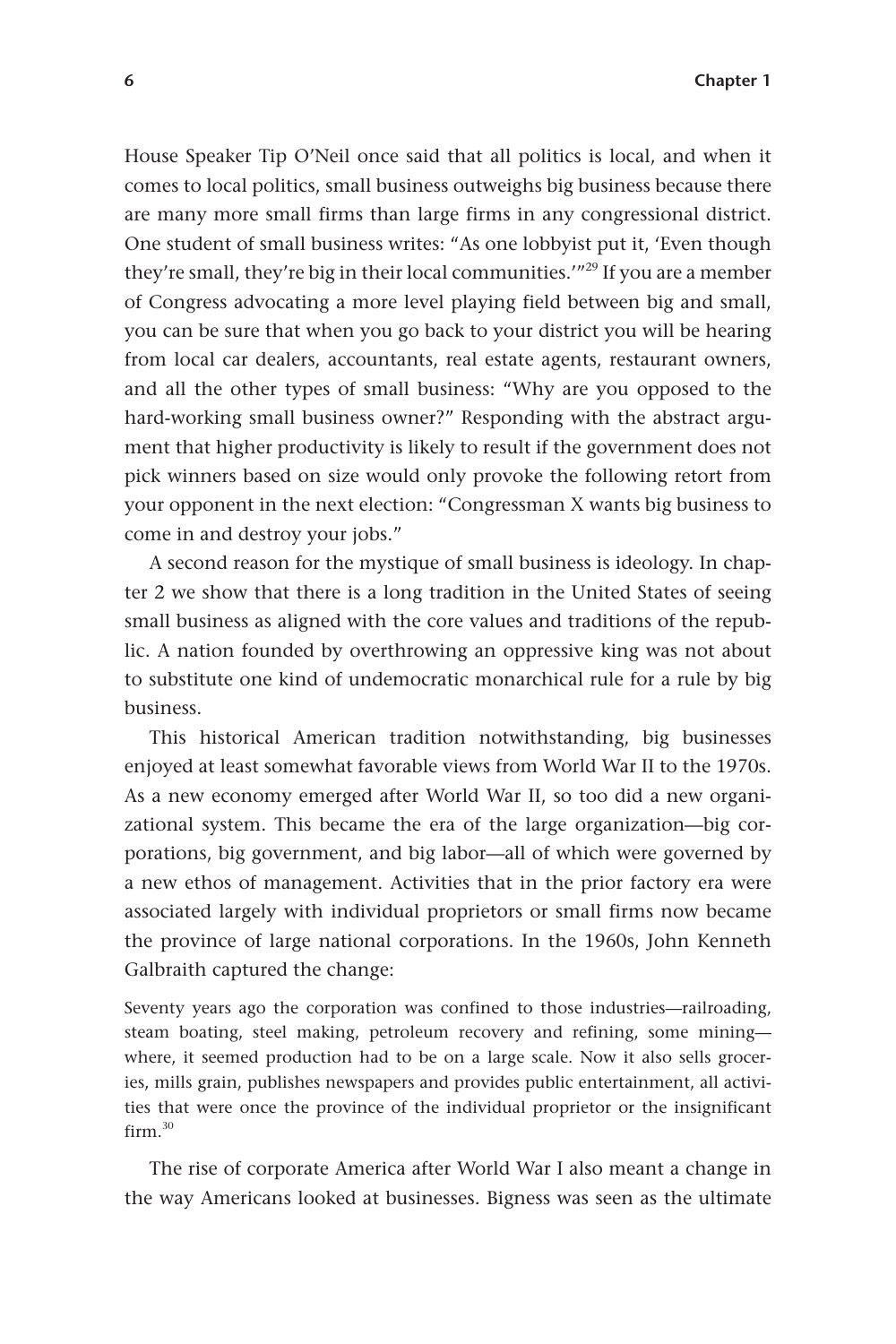achievement, while small firms were seen as ones that failed to become big. As Galbraith argued, "Being in an earlier stage of development it [the entrepreneurial firm] did less planning. … It had less need for trained personnel that the state provided. Its technology being more primitive, it had less to gain from public underwriting of research and markets."<sup>31</sup> Small firms were looked down on as a second-class group characterized by lower wages, lower management quality, and higher insecurity. Again, Galbraith: "The entrepreneur as many see him, is a selfish type motivated by greed, and he is furthermore, unhappy."32 This was the era of the manager, not the entrepreneur.

As large corporations came to dominate the economic landscape after the first part of the twentieth century, the control and management of business enterprises also changed in a fundamental way. In the factory economy, corporations were largely instruments of their entrepreneurial owners. Such men as Carnegie, Harriman, Ford, Eastman, DuPont, and, of course, Rockefeller were known as corporate titans. Yet as corporations grew and became ever more complex, with a vastly increased need for management and administration, they became controlled by a class of professional managers. Scholars argued that control was now separate from ownership. Adolph Berle of Columbia University, a leading member of Franklin Roosevelt's "Brains Trust," went so far as to conclude that the large corporation gave no rights to the owners of the enterprise, so it was up to a class of enlightened managers to guide the corporation. It wasn't just New Dealers who held this view; Republican senator Robert Taft, known as Mr. Conservative for his rock-ribbed midwestern conservatism, stated, "The social consciousness of great corporations is promoted by the glare of publicity in which they must operate, and by a management attitude now approaching that of trusteeship, not only for the stockholders, but for employees, customers, and the general public."<sup>33</sup>

As business professor Marina Whitman has noted, during the heyday of the corporate economy, between 1950 and 1973, America's large corporations became private institutions endowed with a public purpose. $34$ They provided stable jobs, supported the arts, encouraged employees to become involved in their communities, and assumed leadership positions in civic organizations. There was a widely shared sense that the corporation was committed to the local community, that the corporation's goals, the worker's, and the community's were in sync. Because managers had almost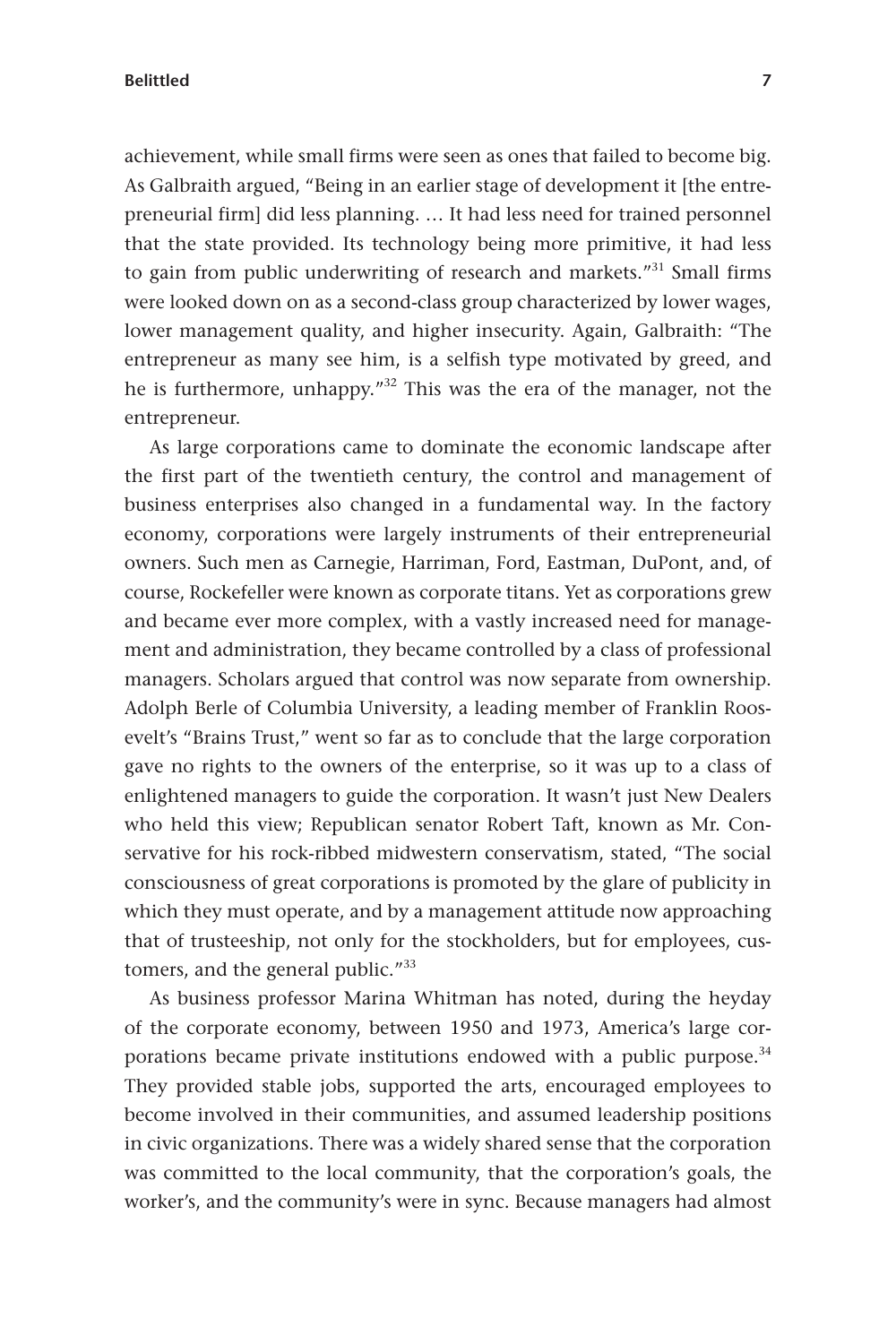unlimited discretion, with less pressure from financial markets and global competition than today, they could afford to view their role this way. As Michael Useem has observed, "Managerial capitalism tolerated a host of company objectives besides shareholder value."<sup>35</sup> The newfound legitimacy of postwar business was reflected in public opinion surveys. One poll from 1950 found that 60 percent of Americans had a favorable opinion of big business, with 86 percent of the public having a favorable view of General Electric and over 70 percent having a favorable view of General Motors.<sup>36</sup> In 1952 the eminent scholar of business Peter F. Drucker observed:

We believe today, both inside and outside the business world, that the business enterprise, especially the large business enterprise, exists for the sake of the contribution that it makes to the welfare of society as a whole. Our economic-policy discussions are all about what this responsibility involves and how best it can be discharged. There is, in fact, no disagreement, except on the lunatic fringes of the Right and on the Left, that business enterprise is responsible for the optimum utilization of that part of society's always-limited productive resources that are under the control of the enterprise.<sup>37</sup>

But by 1975 polling by Gallup found that only 35 percent of respondents had a great deal of confidence in large companies, compared with 57 percent who said they had a great deal of confidence in small companies.<sup>38</sup> By 1984 a survey of journalists found that 80 percent rated the credibility of small business owners as good or excellent, but only 53 percent gave the same rating to corporate CEOs.<sup>39</sup> The write-up stated: "When asked whether small businesses should have less government regulation than larger businesses, 56 percent of a sample of adults agreed they should; unsurprisingly, so did a large majority of small business owners and managers. Likewise, the public believes that large corporations don't need any more help from government."40

Attitudes toward big business have become even worse in the last decade. In 2009, 59 percent of Americans surveyed believed that big business made too much profit, up from 52 percent in 1994.<sup>41</sup> Likewise, when asked if too much power was in the hands of big corporations, 70 percent said yes, up from 59 percent in 1994. Even 59 percent of Republican voters agreed. When asked whose ideas they trusted to create jobs, in 2011 79 percent of Americans trusted small business owners' ideas and only 45 percent trusted the ideas of CEOs of big corporations. $42$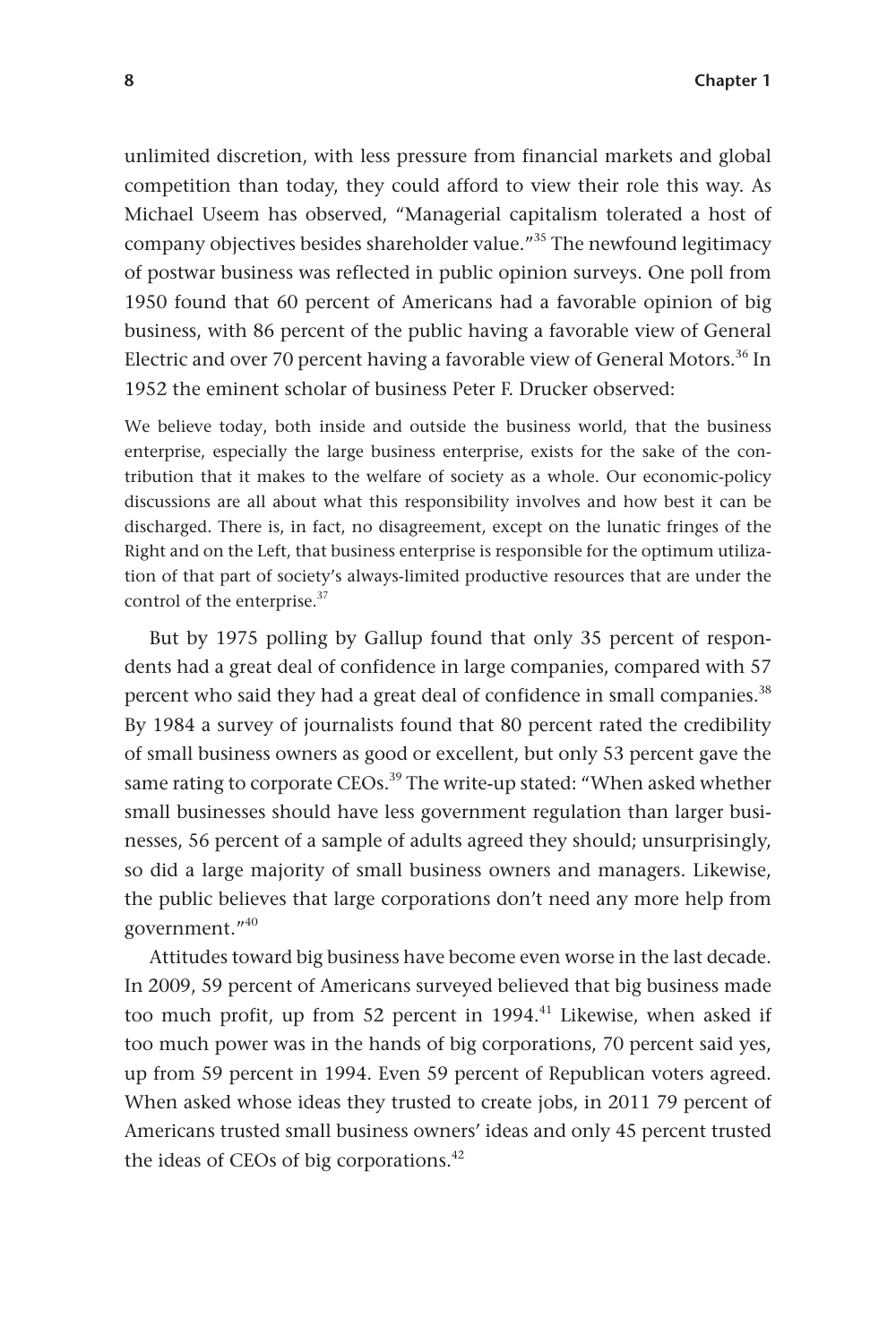In 2016, 86 percent of millennials thought small business had a positive effect on the way things were going in the country, while only 38 percent of them had the same view of large corporations. Baby boomers had an even lower opinion of large corporations, with just 27 percent of them having a positive view of them. $43$  In 2016, Gallup found that while 68 percent of people had confidence in small business, only 18 percent felt that way about large business.<sup>44</sup>

Why are large firms so suspect today? One factor is the proliferation of high-profile corporate scandals, including Enron's accounting scandal, the Tyco executive stock fraud, Goldman Sachs's manipulation of derivative markets prior to the housing crisis of 2008, Barclays bank's manipulation of international LIBOR rates, Volkswagen's "dieselgate" and lying about auto emissions, Turing Pharmaceuticals' jacking up prices on an HIV drug 500 percent, and most recently Wells Fargo pressuring employees to manipulate customers into adding accounts. But in light of the 1.7 million C corporations (businesses whose income is taxed separately from their owners' income) in the United States, it would be a surprise if there were no scandals.<sup>45</sup> Larger firms are easier to single out for blame. Even though the mortgage collapse that led to the global recession of 2008–2009 was caused largely by fraudulent small, independent mortgage originators, the blame fell on large banks that manipulated the packaging of the loans. $46$ 

Big businesses also suffer from the fact that they are much more visible than small ones. When a large firm lays off 3 percent of its workers, it makes the national news. When a small firm goes out of business, it is barely noticed. When a small firm does something immoral, unethical, or dangerous, few people hear about it and even fewer remember it. As Richard Pierce writes, "Does anyone remember the name of the small firm that shipped partially full containers of oxygen generators fraudulently labeled empty on the Value Jet plane that crashed in the Everglades?"<sup>47</sup>

Another source of the animus against big business is that many of the industries that contemporary progressives do not like—including oil and gas, tobacco, agribusiness, and pharmaceuticals—are characterized by large firms because of scale economies of production and innovation. Even if these industries were characterized by small firms, many on the left would still rail against them.

Even more important is that globalization has corroded the reputation of big business through undermining the assumption of an alignment of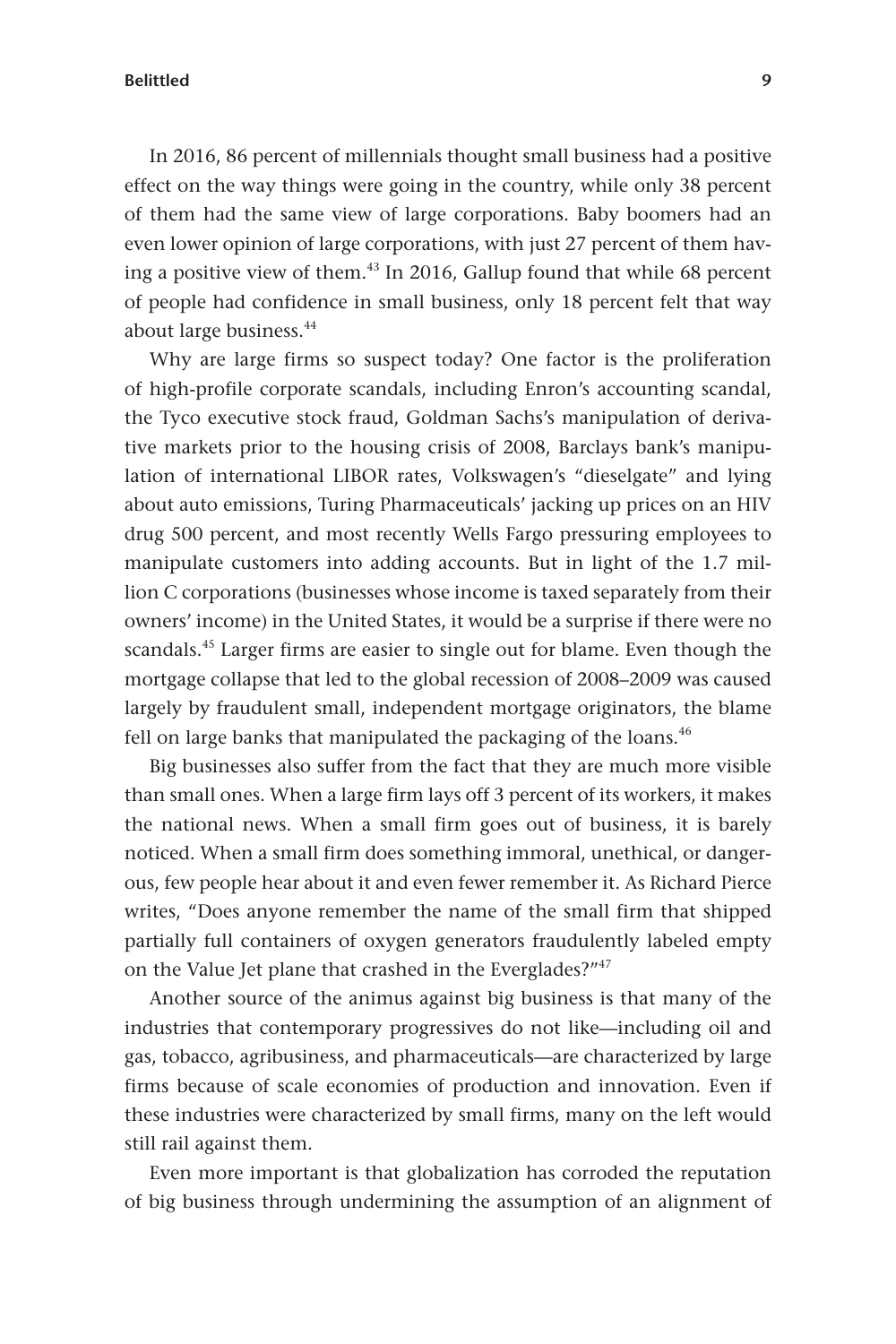interests between companies and the nation. In 1953, Charles "Engine Charlie" Wilson, then the president of General Motors, was asked during his confirmation hearing to become the US secretary of defense in the Eisenhower administration whether he would be able to make a decision adverse to the interests of GM. Wilson famously answered that he could but also that he could not conceive of such a situation "because for years I thought what was good for the country was good for General Motors and vice versa." We have little doubt that Wilson, and most US CEOs of the time, believed this, as it was mostly true. However, as the US economy globalized and US corporations became, in the words of former IBM CEO Sam Palmisano, "globally integrated enterprises," such a statement would be seen as anachronistic by many Americans today.<sup>48</sup>

Note that Wilson did not say what was good for General Motors was good for Michigan, where GM is headquartered. By that time GM had already located some of its production in lower-wage southern states. GM had moved beyond its roots as a "Michigan company" to become an "American company." Hence, in a logic that would later play out again in the move toward globalization, what was good for GM in the 1950s was evidently not always good for its home state. And if GM had no complete loyalty to Michigan, neither did Michigan car buyers, who were indifferent to what state their car was made in.

US consumers and US corporations had moved from regional to national in their orientation. But even national firms went out of their way to demonstrate loyalty, or at least claim it, to the communities they produced in. In a local newspaper ad in the Syracuse, New York, paper titled "Shake, Syracuse," GM proclaimed: "So count on us, in our production of goods and services, to share in the prosperity you are so ably helping us attain with the people who live and work here as our neighbors."49 They did the same in Muncie, Indiana, where the company ad read, "Our main concern is with the hope that folks here are also glad to have us as their neighbors."<sup>50</sup>

Today the situation is in one way no different. Instead of US companies "off-stating," they are offshoring. Instead of multistate, national companies, we have multinational, global companies. And instead of buying nationally, most American consumers buy globally, demonstrating almost no loyalty to buying American-made goods. Price and quality are king; origin and production location at best are afterthoughts. But having a warm or even a neutral feeling toward large multinational corporations is much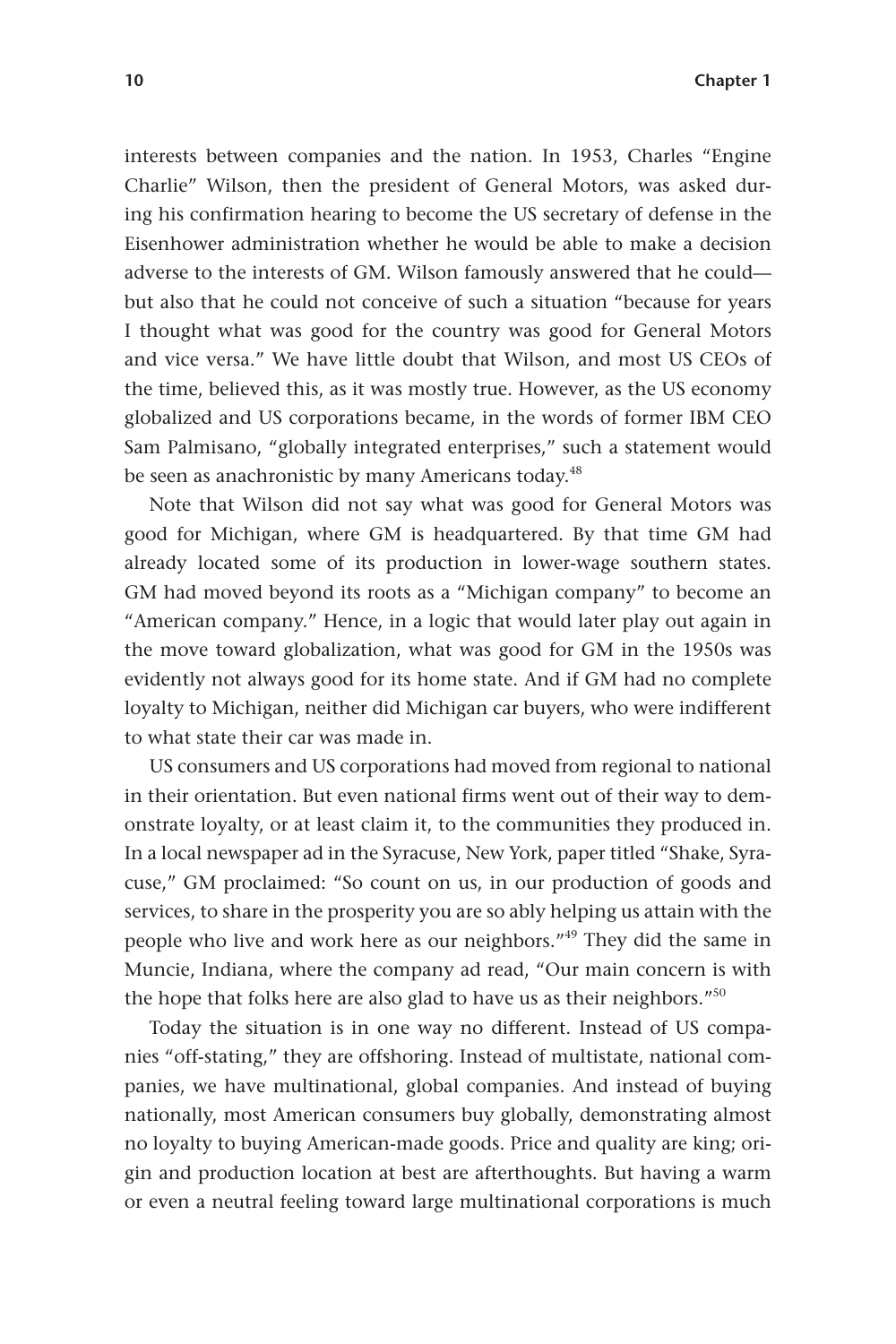tougher when they must satisfy the demands of global stakeholders, not just national. Being loyal to communities in a particular nation is very different from being a globally integrated corporation loyal to no place.

Even more damaging to the reputation of big business than globalization, perhaps, has been the rise of the shareholder value movement, which tolerates no other corporate purpose than producing short-term profits. Until the late 1970s, there was a general view held by corporations that their mission was not just to increase stock price but also to serve other constituencies, including the firms' workers, the communities in which the companies were located, and the nation. And before the 1980s, most US corporations made investment decisions on the basis of expectations of long-term returns.

But beginning in the 1908s, changes in the institutional system of US investing and management, under the rubric of the "shareholder value movement," changed all that. How investment funds were structured and their managers were rewarded meant that funds moved money around in search of the quickest return, regardless of where long-term value might be found. How managers were compensated—increasingly with stock options that were not always related to actual managerial performance—reflected this new view that a manager's job was to maximize value for the shareholders. And because managers themselves became key short-term stockholders (through the significant growth of stock options), they made even more effort to enhance the welfare of short-term stockholders, including by boosting dividends and through stock buybacks.

Now stock price was all that mattered, and the best way to get that price up was to engage in frenetic bidding wars to get the best CEO and top-level management team, which meant a massive increase in executive compensation. The rise of the shareholder value movement and its later evolution into corporate short-termism, or what some call quarterly capitalism, meant that CEOs were rewarded for downsizing firms, limiting investment in capital stock (in order to maximize return on net assets), and paying attention solely to the bottom line.

This focus on short-term returns was not rational in the sense of maximizing returns for society, or even for companies (if returns are defined as maximizing the net present value of all future profits). And it certainly was not rational in terms of maintaining good will on the part of citizens toward corporate America. The shareholder value revolution not only led to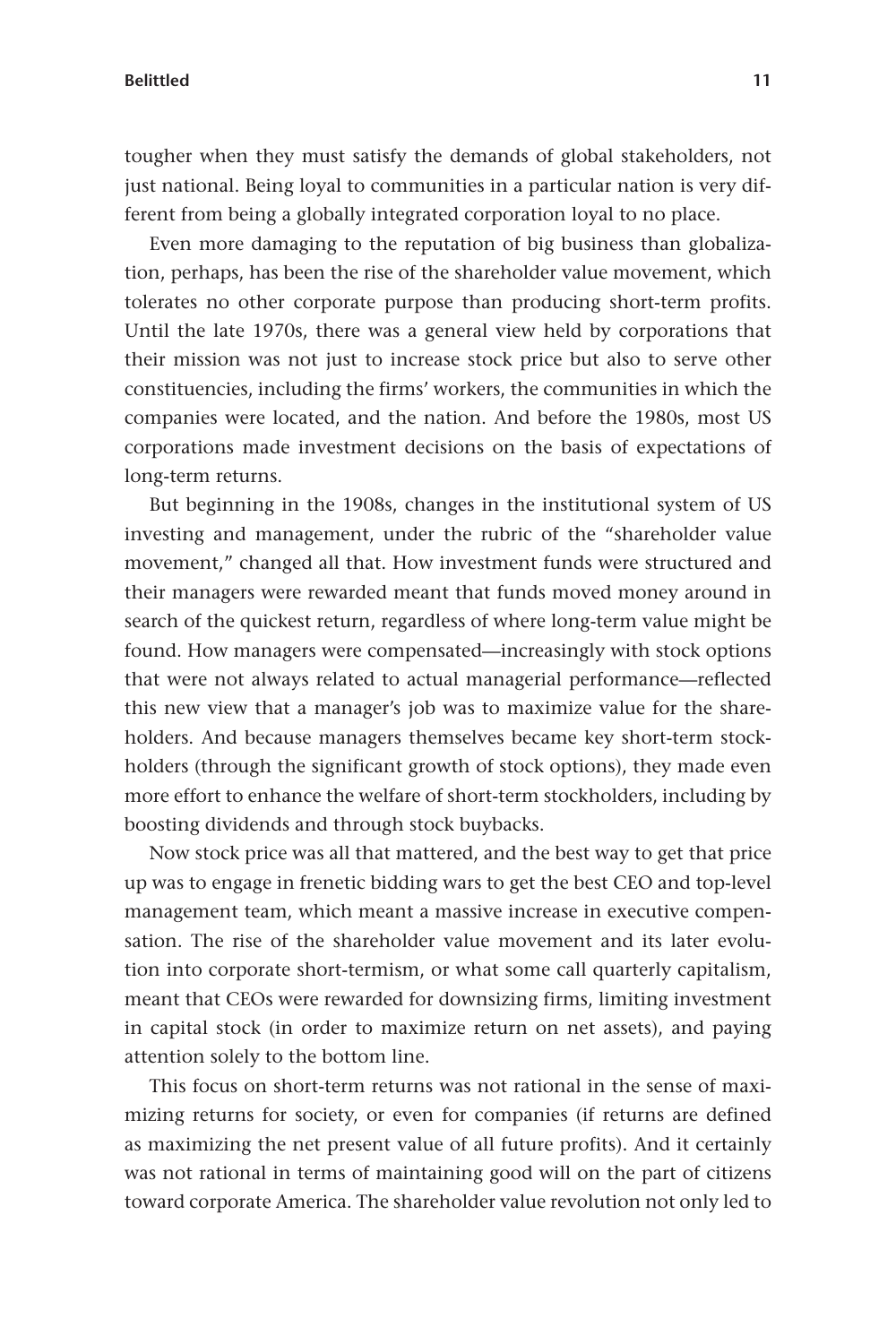growing inequality and less job security for workers, it also hurt economic performance. Indeed, as companies began paying out more in dividends and engaging in stock buybacks as a way to boost stock prices for shortterm investors, relatively less was available for investing in activities that would boost long-term innovation and productivity.

Giving intellectual legitimacy to this new short-termist orientation was the increasing dominance of neoclassical economics after the late 1970s. Neoclassical economics defined a well-functioning economy as one in which everyone pursued his or her self-interest in price-mediated markets and the principal role of government was to get out of the way.

With the rise of the shareholder value movement came a shift in the political role and orientation of the corporate community. Prior to the mid-1980s many CEOs, such as GM's Charlie Wilson, GE's Reginald Jones, Hewlett-Packard's John Young, DuPont's Irving Shapiro, and Loral's Bernard Schwartz, saw their role not just as CEO but as corporate statesman. But around that time the role of "business statesman" began to fade. Executives came under increasing pressure to focus ruthlessly on boosting profits and share prices. Those who didn't risked losing their jobs or seeing their companies swallowed up in hostile takeovers. This is not to say that some of today's CEOs don't try to play some broader role, but overall, US corporate leaders have abdicated their roles as statesmen for roles as CEOs alone. In his book, *The Fracturing of the Corporate Elite*, Mark Mizruchi observes:

[After] World War II, American business leaders hewed to an ethic of civic responsibility and enlightened self-interest. … In the 1970s, however, faced with inflation, foreign competition, and growing public criticism, corporate leaders became increasingly confrontational with labor and government. As they succeeded in taming their opponents, business leaders paradoxically undermined their ability to act collectively.<sup>51</sup>

A survey by the corporate organization Committee for Economic Development supported this observation, finding that the three biggest barriers to business leaders taking a more active role in public issues were "concern about criticism others have experienced; shareholder pressure for shortterm results; and belief that a CEO should focus on his/her company."<sup>52</sup> For the CEOs, it became a collective action problem. Why step up and fight for big business and the US economy generally when it only meant taking valuable time away from your company? As a thought experiment, try to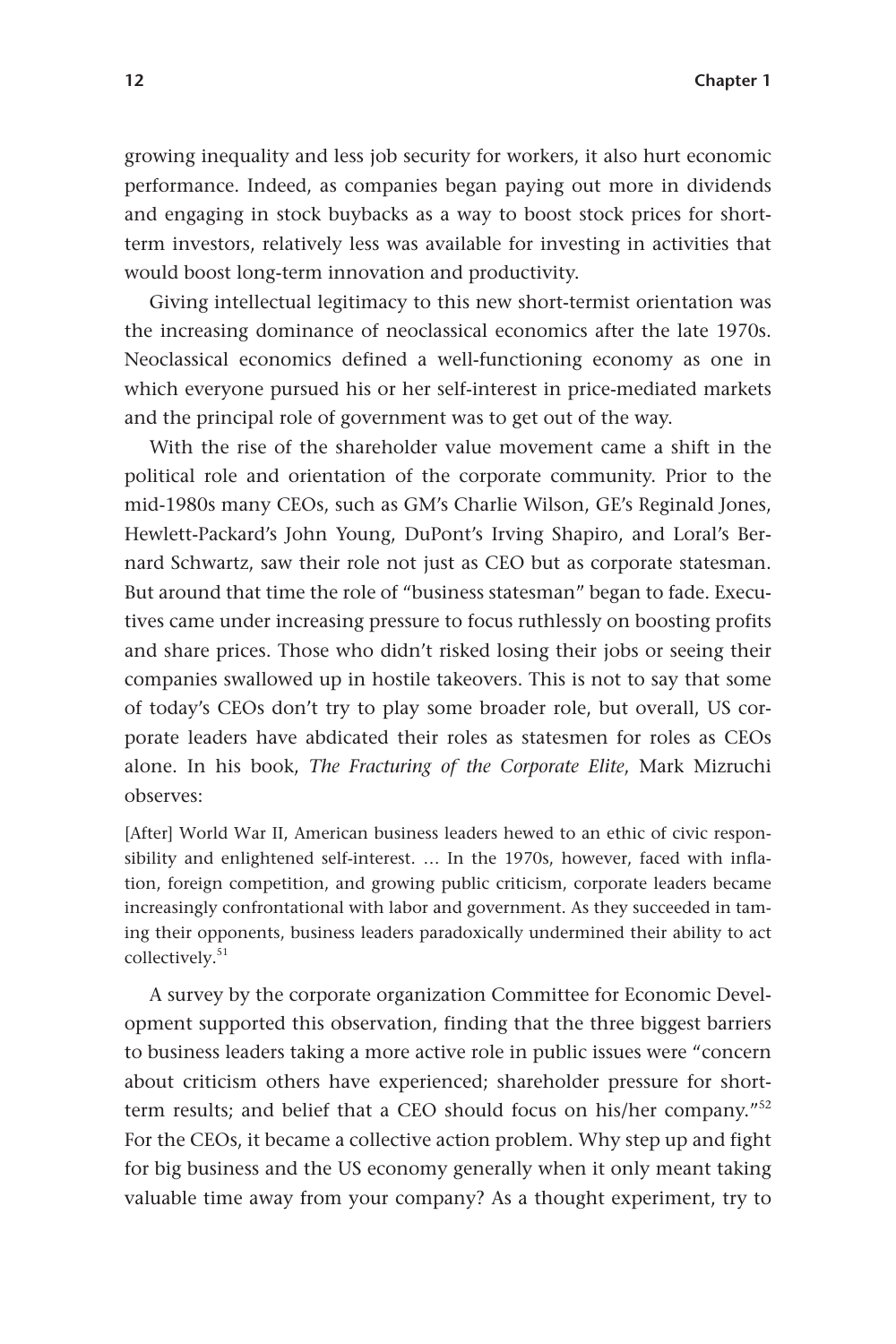name a current CEO who is seen as a leader for good policy for the American economy.

Finally, as both major US political parties have become more politically polarized, each for different reasons has developed an antipathy toward large business and support for small. In the 1950s and 1960s, one reason Republicans were willing to support small business policies, including by creating the Small Business Administration, was to deflect criticism that Republicans were "the party of big business."53 Now, under the influence of the libertarian right, much of the GOP indulges in outright vilification of large business. Indeed, when the Republican Speaker of the House can publish an op-ed in the bible of big business, *Forbes* magazine, titled "Down with Big Business," it reflects a particular brand of free market, classical liberalism that hews more to Adam Smith's view of the world of small firms competing against each other, at odds with reality in the industrial and postindustrial world of large firms.<sup>54</sup> Speaker Ryan equated big business with a "pernicious threat to free enterprise." Big business not only generates "crony capitalism" but also leads to government nationalization of the economy. He wrote, "Big businesses' frenzied political dealings are not driven by party or ideology, but rather by zero-sum thinking in which their gain must come from a competitor's loss. Erecting barriers to competition is a key to maintaining advantage and market share." This is the same reason why the conservative magazine the *American Interest* proclaims, "Small business should be priority number one."<sup>55</sup>

Left-wing populists have made common cause with right-wing libertarians in their disdain for large business, co-opting the language of the market fundamentalist right to paint their antipathy to large business in the guise of support of markets. In a speech decrying big business and praising small, Senator Elizabeth Warren (D-MA) made her position clear: "I love markets! Strong, healthy markets are the key to a strong, healthy America."56

Conservatives and libertarians emphasize free markets and deregulation as liberating forces to break up the procrustean bed in which crony capitalists and big government bureaucrats sleep together. For its part, the localist left wants to use the hammer of antitrust policies to break up concentrations of economic power. Meanwhile, in the political center, a combination of investments in "human capital" and support for "entrepreneurs" was supposed to concoct the magic small business creation elixir for America's advanced industrial economy. In short, the libertarian right, the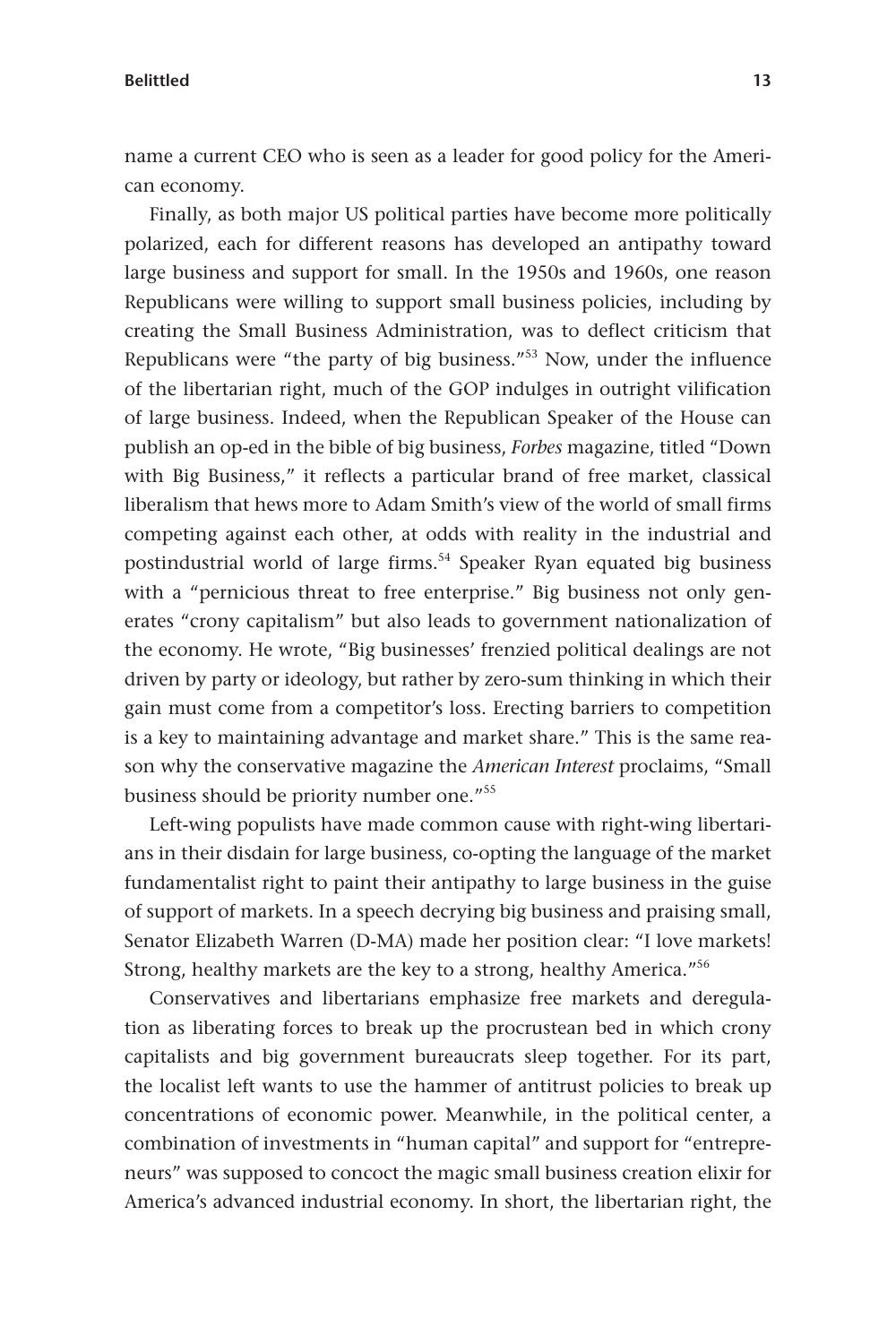neoliberal center, and the liberal left tend to agree in their idealization of small business.

The decline in the reputation of big business has also been part of a broader cultural shift. Today's widespread megalophobia (fear of large things) can be dated back to the 1970s. Around the time that the British economist E. F. Schumacher's book *Small Is Beautiful* became an international bestseller in 1973, American culture underwent a transformation of values.57 New Deal liberalism, which took pride in big hydropower dams, multilane highways, and powerful rockets, was dethroned by the left-wing counterculture, which opposed dams, loathed automobiles, and preferred the exploration of inner space. On the right, conservatives and libertarians extolled the virtues of unfettered free markets and criticized not only excessive government regulation but also complacent, sclerotic corporations seeking to pervert Adam Smith–style capitalism into crony capitalism. The new right was inspired by Ayn Rand to go Galt; the new left was inspired by Tolkien to go hobbit.

Can a consensus that is so broadly based be wrong? Yes—if it is based on lazily repeated clichés and inherited myths rather than on fact and analysis. What is called the "antimonopoly tradition" informs most of the criticism of big business in the United States and many other countries. The antimonopoly tradition has two somewhat incompatible strands. One is "producer republicanism"—the belief that a democratic republic can exist only in a society in which most citizens are self-employed family farmers or small business owners. The other strand is "market fundamentalism"—the belief that in all markets, absent private conspiracy or public intervention, competition would maintain a majority of small firms by quickly cutting down to size any large firms that happened temporarily to appear and gain significant market shares.

Our argument is that the antimonopoly tradition is intellectually flawed and the policy prescriptions inspired by it are worthless or in many cases dangerous. Both producer republicanism and market fundamentalism are intellectual relics of preindustrial agrarian society. Producer republicanism is irrelevant because the self-employed are a small minority in advanced industrial societies. At the same time, the neoclassical economics on which market fundamentalism is based, while useful in describing the interactions of small firms in truly competitive sectors, is worse than useless in understanding the dynamics of markets characterized by imperfect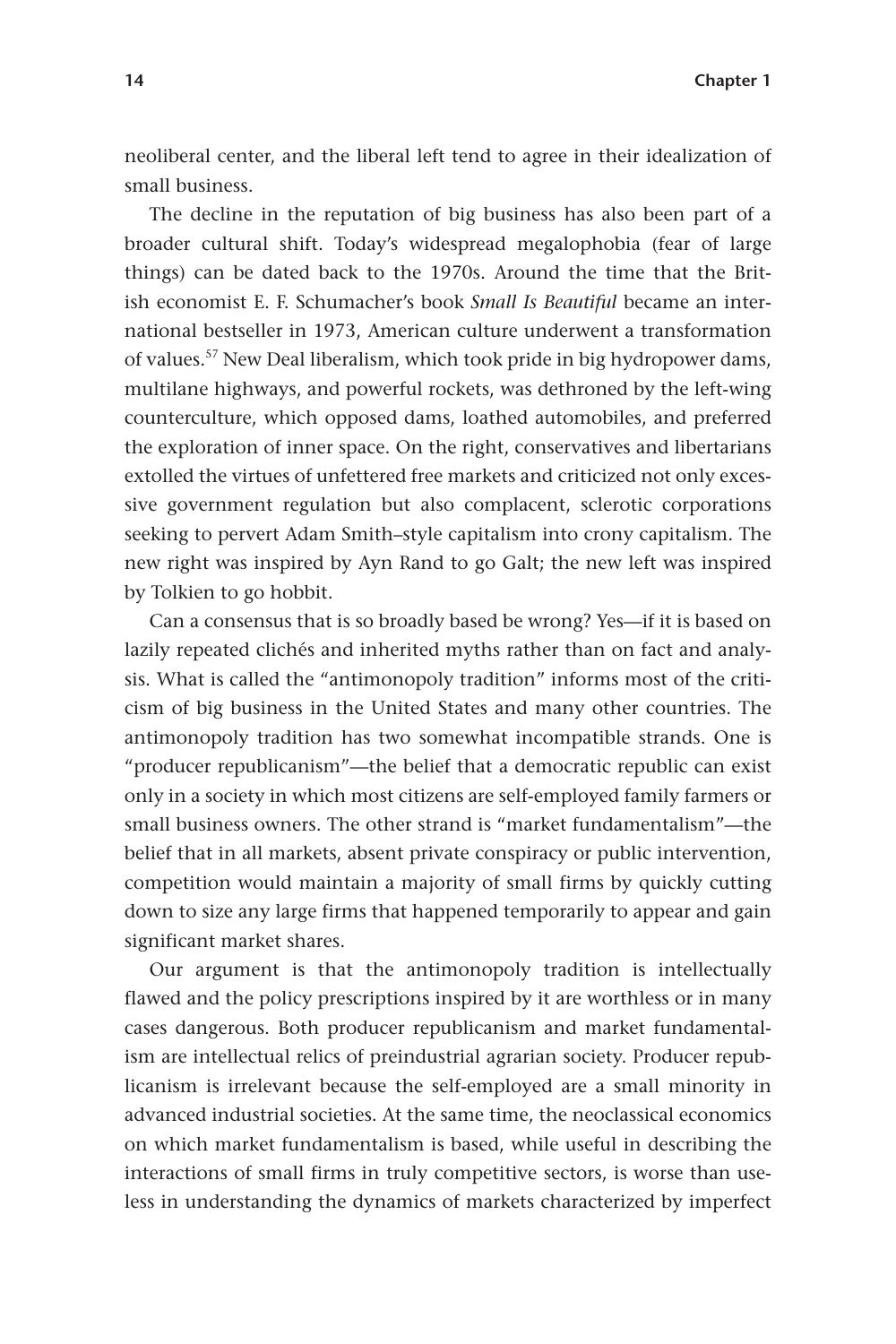competition and dominated by innovative oligopolies in industries with increasing returns to scale, such as aerospace, information and communications technology, life sciences, agriculture, and energy. Trying to use the antimonopoly tradition to understand a modern economy based on high-tech, capital-intensive enterprises with transnational supply chains and networks is like trying to find your way through twenty-first-century Manhattan using a map from the eighteenth century, when few structures were more than one or two stories tall and much of the island was still farmland.

Our purpose in writing this book is to debunk the small-is-beautiful consensus. But we do not intend to replace it with an equally simple-minded big-is-beautiful orthodoxy. On the contrary, we believe that in a modern capitalist economy, businesses of every size, along with government agencies, research universities, and other nonprofit organizations, play essential roles. Still, it is important for any discussion of the economics of firm size to recognize, as we do in chapters 4, 5, and 6, that on virtually every meaningful indicator, including wages, productivity, environmental protection, exporting, innovation, employment diversity and tax compliance large firms as a group significantly outperform small firms, and not just in rich nations but in virtually all economies. Moreover, it turns out that small firms are not, as their defenders would have us believe, the font of new jobs. To be sure, they create lots of jobs, but they destroy almost as many when so many of them fail.

These truths should have simple but important implications for public policy. As we explain in chapter 12, economic policies, including taxation, regulation, and spending, are systemically biased in favor of small firms in most nations around the world, thanks to a mix of nostalgia, misconceptions, and political pressure. We propose that instead, policy makers should embrace firm size neutrality and abolish small business preferences, including government procurement preferences, regulatory exemptions, small business financing programs, and tax benefits that favor small firms.

Innovative, high-tech startups do not remain startups for long. Successful startups either grow into large firms themselves or are acquired by existing large firms that are capable of scaling up the startup's innovative technology or technique. This means that if government is to help any small firms, its focus should be on startups that have the desire and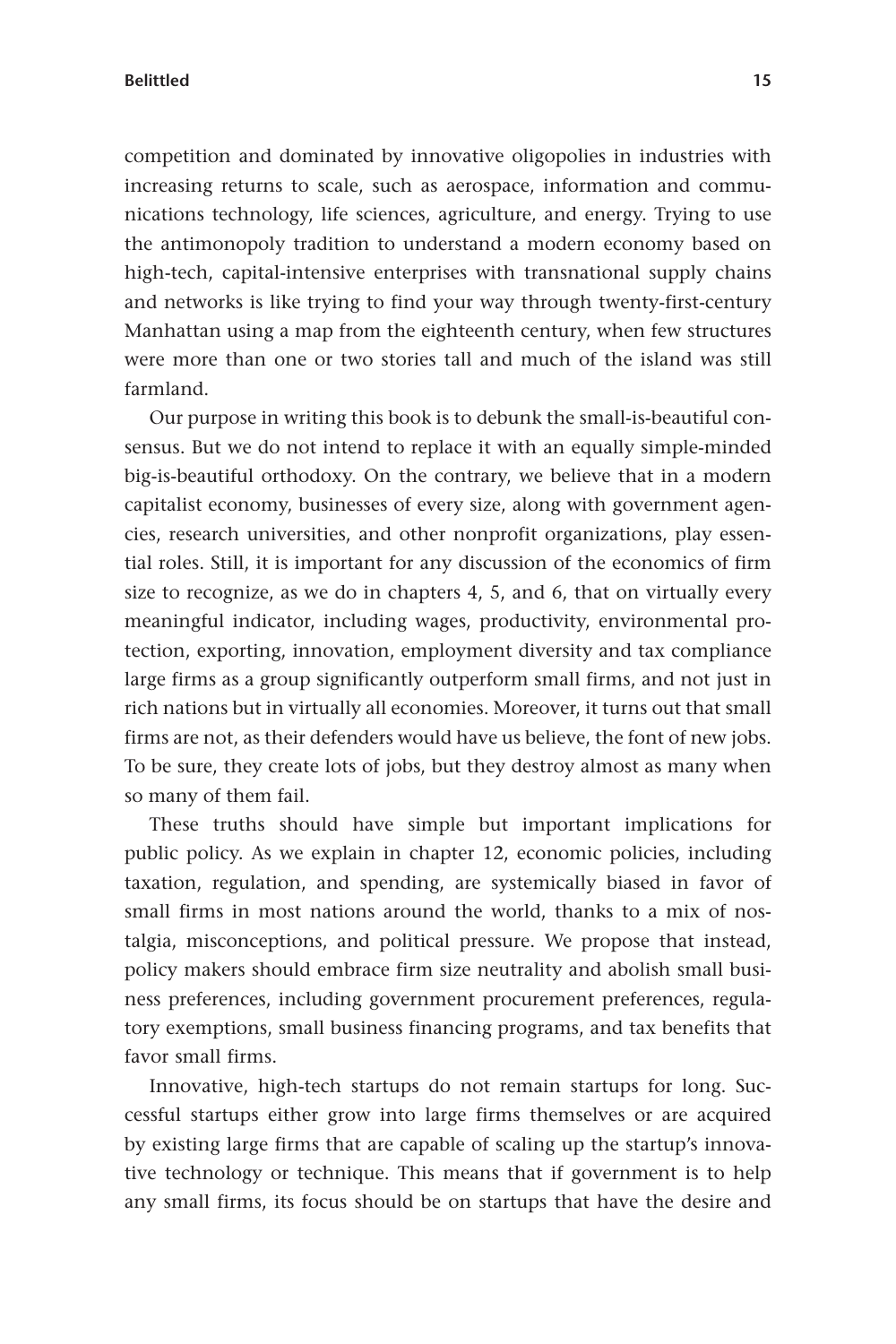potential to get big, not on nurturing Ashley's and Justin's efforts to open a local pizza shop.

To be sure, public policy should not be blind to genuine problems caused by monopoly or oligopoly or abuses by particular firms. But that does not mean embracing a crude approach to competition policy that simply sees big as bad. In chapter 11, we argue that a well-informed approach to competition policy must be based on the understanding that there are a number of different kinds of industries, including network industries, economies of scale industries, innovation industries, and global industries that all need large scale to maximize productivity and innovation.

We agree that the undue influence of large corporations in politics is a matter of serious concern. But the threat should be addressed by political reform, including campaign finance reform and the "countervailing power" provided by parties and other centers of social and economic power, not by the crude weapon of antitrust law wielded by single-minded Justice Department lawyers. Moreover, reforms to combat special-interest corruption should target not only large firms but also small firms and their powerful special-interest trade associations.

The United States became the world's leading industrial nation in the nineteenth and twentieth centuries on the basis of a commonsense approach like this. Federal, state, and local governments subsidized infrastructure monopolies, including canals, railroads, interstate highways, and municipal water and electrical systems and telephone systems. To prevent them from exploiting their pricing power, infrastructure monopolies, unless they evolved into competitors, as cable and telephone companies and rail and trucking did, have usually been publicly owned, like highways, or organized as privately owned, publicly regulated utilities. Antitrust legislation was not allowed to prevent the formation of efficient, competing oligopolies in increasing-returns industries, including the automobile industry, steel and oil in the past, and computers, search engines, and online platforms today. At the same time, as we discuss in chapter 9, the history of attempts in the United States to rig markets to protect small producers has been a history either of failed and abandoned policies (anti–chain store laws, anti–branch banking laws) or waste (most of the subsidies for less efficient small businesses).

As in the past, American prosperity will depend on growing economic dynamism driven by technological innovation, while sharing the gains